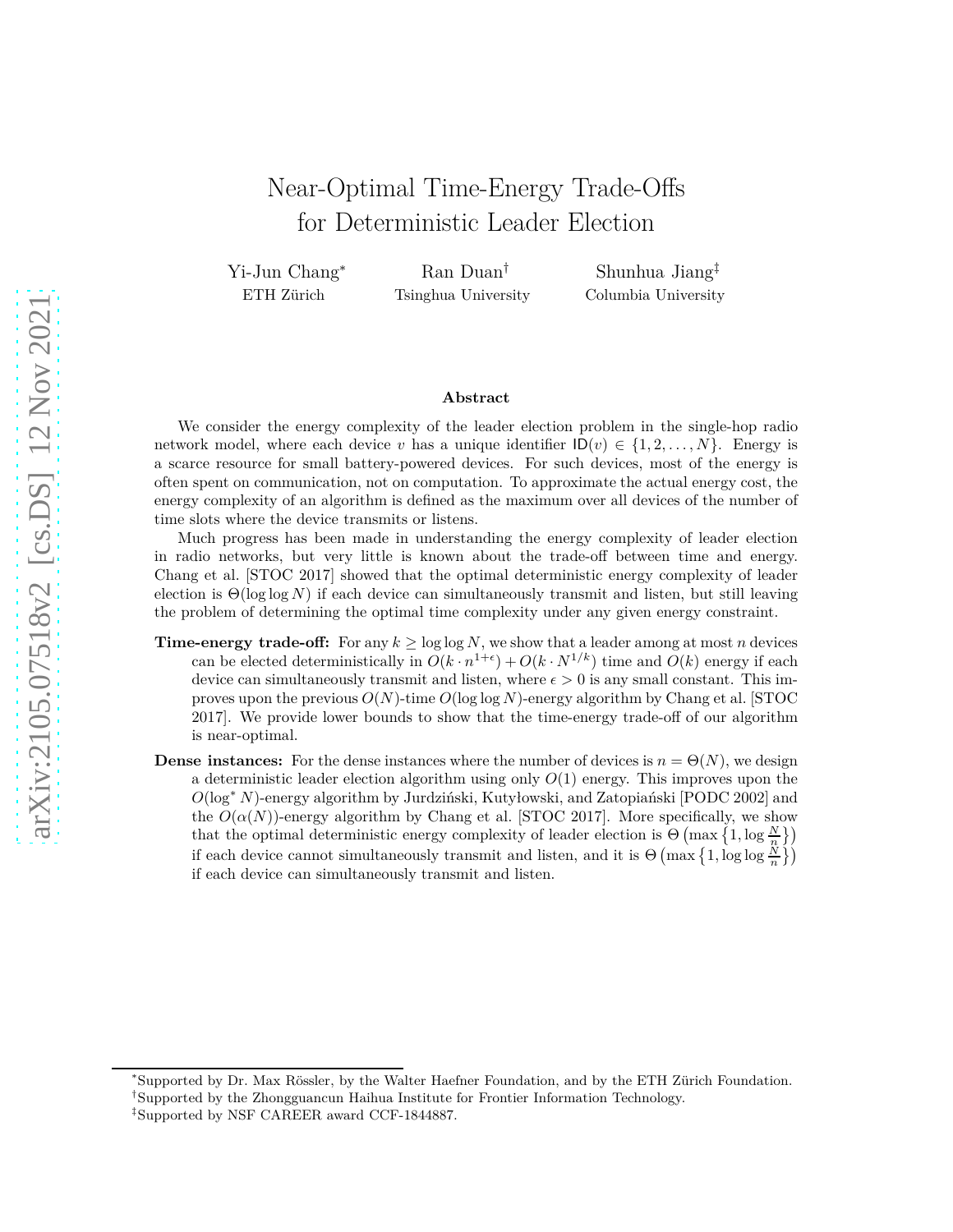### <span id="page-1-0"></span>**1 Introduction**

A *radio network* is a distributed system of devices equipped with radio transceivers. In this paper, we focus on *single-hop* networks where all devices communicate via a single communication channel. The communication proceeds in synchronous rounds. In each time slot, each device performs some computation and chooses to either listen to the channel, transmit a message, or stay idle.

The *energy complexity* of a distributed algorithm is the maximum over all devices of the number of time slots where the device is not idle  $[CKP<sup>+</sup>19, CDH<sup>+</sup>18, CDHP20, JKZ02, JKZ03]$  $[CKP<sup>+</sup>19, CDH<sup>+</sup>18, CDHP20, JKZ02, JKZ03]$  $[CKP<sup>+</sup>19, CDH<sup>+</sup>18, CDHP20, JKZ02, JKZ03]$  $[CKP<sup>+</sup>19, CDH<sup>+</sup>18, CDHP20, JKZ02, JKZ03]$  $[CKP<sup>+</sup>19, CDH<sup>+</sup>18, CDHP20, JKZ02, JKZ03]$  $[CKP<sup>+</sup>19, CDH<sup>+</sup>18, CDHP20, JKZ02, JKZ03]$ . That is, each transmitting and listening time slot costs one unit of energy. This complexity measure is motivated by the fact that energy is a scarce resource for small battery-powered devices, and for these devices a large fraction of energy is often spent on communication, not on computation.

**Collision detection.** We consider the following four collision detection models [\[CKP](#page-19-0)+19], depending on whether the devices have *sender-side* collision detection (i.e., devices can simultaneously transmit and listen) and *receiver-side* collision detection (i.e., devices can distinguish between collision and silence).

- Strong**-**CD**.** Transmitters and listeners receive one of the three feedback: (i) silence, if zero devices transmit, (ii) collision, if at least two devices transmit, or (iii) a message *m*, if exactly one device transmits.
- Sender**-**CD**.** Transmitters and listeners receive one of the two feedback: (i) silence, if zero or at least two devices transmit, or (ii) a message *m*, if exactly one device transmits.
- Receiver**-**CD**.** Transmitters receive no feedback. Listeners receive one of the three feedback: (i) silence, if zero devices transmit, (ii) collision, if at least two devices transmit, or (iii) a message *m*, if exactly one device transmits.
- No**-**CD**.** Transmitters receive no feedback. Listeners receive one of the two feedback: (i) silence, if zero or at least two devices transmit, or (ii) a message *m*, if exactly one device transmits.

**Deterministic leader election.** Through the paper, a single-hop radio network is described by a set of devices *V*, where each device  $v \in V$  has a distinct identifier  $\mathsf{ID}(v) \in [N] = \{1, 2, \ldots, N\}$ . The parameter *N* is a global knowledge. The goal of the *leader election* problem is to have exactly one device identify itself as the *leader* and all other devices identify themselves as *non-leaders*.

**A simple** *O*(*N*)**-time and** *O*(log *N*)**-energy algorithm in** No**-**CD**.** It is well-known that leader election can be solved in  $O(N)$  time and  $O(\log N)$  energy in the No-CD model [\[NO00\]](#page-20-2), as follows. The set *S* initially contains all devices *u* whose  $\text{ID}(u)$  is an odd number. For  $i = 1, 2, \ldots, \lceil N/2 \rceil$ , in the *i*th time slot, the device *u* with  $ID(u) = 2i - 1$  transmits a dummy message, the device *v* with  $ID(v) = 2i$  listens, and *v* adds itself to *S* if *v does not hear* a message from *u*. It is clear that if there is *at least one* device *w* with  $ID(w) \in \{2i-1, 2i\}$ , then *exactly one* such device is in *S*. We can solve the leader election problem by having each  $w \in S$  reset its identifier  $\mathsf{ID}(w) \leftarrow \lceil \mathsf{ID}(w)/2 \rceil$ and recursing on the devices in *S* with the new ID space  $\{1, 2, \ldots, [N/2]\}.$ 

The time complexity  $T(N)$  and the energy complexity  $E(N)$  of the algorithm satisfies the following recurrence relations.

$$
T(N) = T([N/2]) + [N/2], \qquad E(N) = E([N/2]) + 1,
$$
  
\n
$$
T(1) = 0, \qquad E(1) = 0.
$$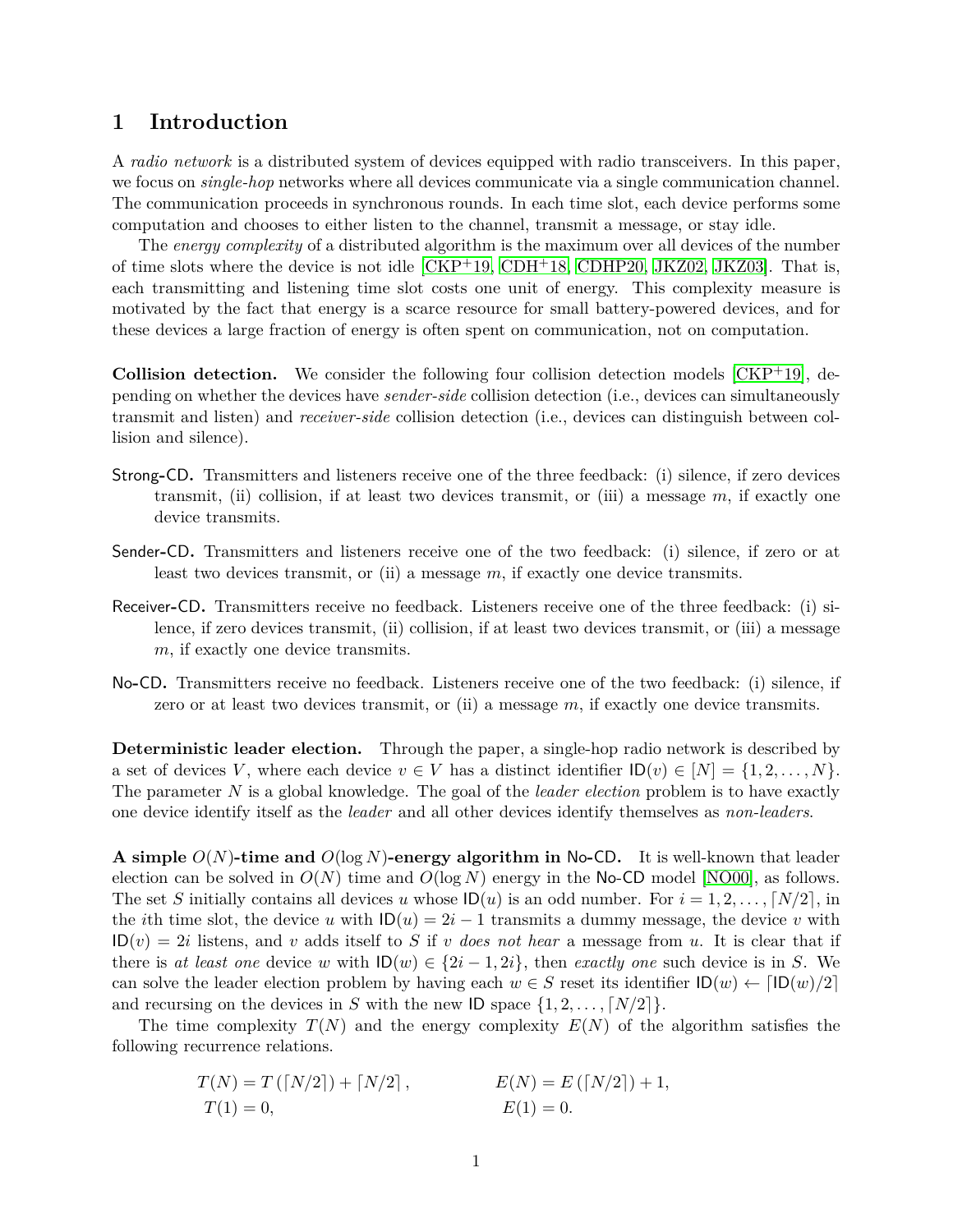Hence  $T(N) = O(N)$  and  $E(N) = O(\log N)$ .

This algorithm is *optimal* in both time and energy in the No-CD model, as Jurdziński, Kutyłowski, and Zatopiański showed that leader election requires Ω(*N*) time [\[JKZ02\]](#page-20-0) and Ω(log *N*) energy [\[JKZ03\]](#page-20-1) in the No-CD model.

**Other collision detection models.** For the energy complexity in the Sender-CD model, Jurdziński, Kutyłowski, and Zatopiański proved an upper bound  $\overrightarrow{O}(\sqrt{\log N})$  [\[JKZ02\]](#page-20-0) and a lower bound  $\Omega$  (log log *N*/ log log *N*) [\[JKZ03\]](#page-20-1). Later, Chang et al. [\[CKP](#page-19-0)<sup>+</sup>19] settled the optimal energy complexity of leader election in all four models by showing that it is Θ(log *N*) if each device cannot simultaneously transmit and listen (i.e., Receiver-CD and No-CD), and it is Θ(log log *N*) if each device can simultaneously transmit and listen (i.e., Strong-CD and Sender-CD).

**Time-energy trade-off.** To the best of our knowledge, the only existing result relevant to the trade-off between time and energy is that leader election can be solved in  $O(\log N)$  time and *O*(log *N*) energy in Receiver-CD and Strong-CD [\[Cap79,](#page-19-3) [Hay78,](#page-20-3) [TM78\]](#page-20-4) by doing a binary search over the ID space  $[N]$ . For comparison, a much better energy complexity of  $O(\log \log N)$  can be achieved in Strong-CD with an algorithm that has a worse time complexity of  $O(N)$  [\[CKP](#page-19-0)<sup>+</sup>19].

The algorithm works as follows. In one round of communication, the size of the ID space can be reduced to  $\lceil N/2 \rceil$ , as follows. Let *L* be the set of devices *v* with  $\lceil D(v) \leq \lceil N/2 \rceil$ , and let *R* be the remaining devices. The devices in *L* transmit a dummy message at the same time, and the devices in *R* listen. If the devices in *R* hear silence, then we recurse on *R*, since this means the set *L* is empty. If the devices in *R* detect collision or receive a message, then we recurse on *L*, since this means the set L is non-empty. A leader is elected after  $O(\log N)$  depths of recursion.

This algorithm can be generalized to obtain a time-energy trade-off in Strong-CD. Consider any  $k \geq \log \log N$ . Apply the above strategy for *k* iterations to reduce the size of the ID space to  $N' =$  $O\left(\frac{N}{2k}\right)$  $\frac{N}{2^k}$ , and then run the  $O(N')$ -time  $O(\log \log N')$ -energy leader election algorithm of [\[CKP](#page-19-0)<sup>+</sup>19]. The overall time complexity is  $O\left(k+\frac{N}{2k}\right)$  $\left(\frac{N}{2^k}\right)$ , and the overall energy complexity is  $O(k)$ .

**Dense instances.** The  $\Omega(\log N)$  and  $\Omega(\log \log N)$  energy lower bounds of Chang et al. [\[CKP](#page-19-0)<sup>+</sup>19] only work for the special case of  $|V| = 2$ . Much more energy-efficient leader election algorithms are known for *dense* instances. When the number of devices is  $|V| = \Theta(N)$ , Jurdziński, Kutyłowski, and Zatopiański [\[JKZ02\]](#page-20-0) showed an *O*(log<sup>∗</sup> *N*)-energy algorithm, and the energy complexity was later improved to the inverse Ackermann function  $O(\alpha(N))$  by Chang et al. [\[CKP](#page-19-0)<sup>+</sup>19].

We briefly explain the ideas underlying these algorithms. In the above simple  $O(N)$ -time and  $O(\log N)$ -energy algorithm, by adding an extra time slot for each *i* to let the device *v* with  $ID(v) = 2i$ transmit an acknowledgement to the device *u* with  $D(u) = 2i - 1$ , we can let each device  $v \notin S$ that drops out of the algorithm be *remembered* by some device  $u \in S$ . In particular, as we have  $|V| = \Theta(N)$ , after *t* levels of recursion, most of the remaining devices remember  $\Omega(2^t)$  devices. Let  $B_v$  denote the set of devices remembered by *v*, and let *v* drop out of the algorithm if  $|B_v| = o(2^t)$ is too small. The key idea is that  $v$  can let the members in the group  $B_v$  share the energy cost in subsequent iterations. As  $|B_v| = \Omega(2^t)$ , we can execute  $2^t$  levels of recursion with energy cost  $O(1)$  per device. After that, most of the remaining devices form groups of size  $\Omega(2^{2^t})$ , and hence the next  $2^{2^t}$  levels of recursion can be executed with energy cost  $O(1)$  per device. Repeating this argument, leader election can be solved in  $O(\log^* N)$  energy.

Replacing the  $O(\log N)$ -energy algorithm by the new  $O(\log^* N)$ -energy algorithm in the above approach, an algorithm with energy complexity  $O(\log^{**} N)$  is obtained, where  $\log^{**} N$  is defined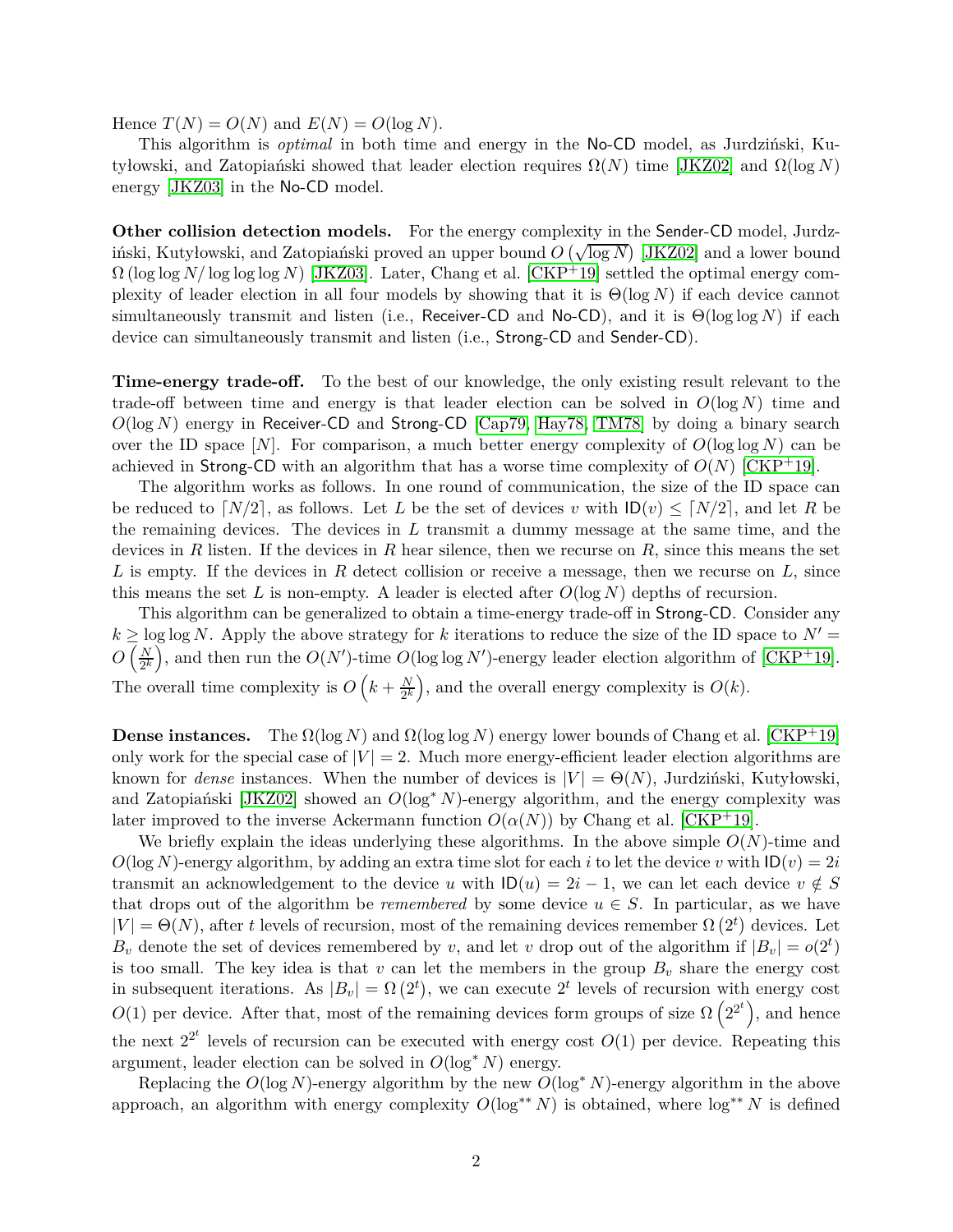by  $\log^{**} 1 = 0$  and  $\log^{**} n = 1 + \log^{**} \log^* n$  for  $n > 1$ . Similarly, the energy complexity can be improved to *O*(log∗∗∗ *N*). Repeating this argument, a leader election algorithm with inverse Ackermann energy complexity

$$
O(\alpha(N)) = O\left(\min\left\{i \in \mathbb{N} \; \middle| \; \log^{\text{$*$ times}} N \leq 1\right\}\right)
$$

is obtained. Due to the complex recursive structure of this approach, the algorithms  $\rm [CKP^{+}19,$  $\rm [CKP^{+}19,$  $\rm [CKP^{+}19,$ [JKZ02\]](#page-20-0) based on this approach are naturally very complicated.

**Summary.** See Table [1](#page-3-0) for a summary of existing time and energy bound for deterministic leader election. For more related work, see Section [1.2.](#page-4-0) In Tables [1](#page-3-0) to [3,](#page-4-1) network size refers to the prior knowledge of the devices about the size of the network  $|V|$ . For example,  $|V| = n$  means that there is a prior knowledge that *n* is the number of devices,  $n \leq |V| \leq N$  means that there is a prior knowledge that *n* is a lower bound on the number of devices, and  $1 \leq |V| \leq N$  means that there is no prior knowledge on  $|V|$  at all, except for the trivial lower bound 1 and the trivial upper bound *N*. Note that a lower bound that works with a prior knowledge  $|V| = n$  is strictly stronger than one that works with a prior knowledge  $n \leq |V| \leq N$ .

Lower bounds for stronger models immediately apply to weaker models. For example, the Ω(log log *N*)-energy lower bound applies not only to Strong-CD but also to Sender-CD. Similarly, upper bounds for weaker models immediately apply to stronger models. For example, the *O*(*N*) time and  $O(\alpha(N))$ -energy algorithm for the dense instances  $|V| = \Theta(N)$  works in all four models.

The  $\Omega(n)$ -time Sender-CD lower bound in Table [1](#page-3-0) was originally stated as an  $\Omega(N)$ -time lower bound for algorithms that work for all possible network size  $1 \leq |V| \leq N$ . Such a lower bound immediately implies an  $\Omega(n)$ -time lower bound for algorithms that work for the range of network size  $1 \leq |V| \leq n$  by restricting the ID space from [N] to [n].

| Model       | $\bf Time$                      | Energy                | Network size        | <b>Note</b>            | Reference                               |  |  |
|-------------|---------------------------------|-----------------------|---------------------|------------------------|-----------------------------------------|--|--|
| Strong-CD   | $O\left(k+\frac{N}{2^k}\right)$ | O(k)                  | $1 \leq  V  \leq N$ | $k \geq \log \log N$   | TM78<br>Hay78,<br> Cap79,<br>$[CHP+19]$ |  |  |
|             | any                             | $\Omega(\log \log N)$ | $=2$                |                        | [CKP+19]                                |  |  |
| Sender-CD   | O(N)                            | $O(\log \log N)$      |                     |                        | [CKP <sup>+</sup> 19]                   |  |  |
|             | $\Omega(n)$                     | any                   | $\leq n$            |                        | [JKZ02]                                 |  |  |
| Receiver-CD | $O(\log N)$                     | $O(\log N)$           | $\leq N$            |                        | [Cap79, Hay78, TM78]                    |  |  |
|             | any                             | $\Omega(\log N)$      | $=2$                |                        | [CKP <sup>+</sup> 19, JKZ03]            |  |  |
| No-CD       | O(N)                            | $O(\log N)$           |                     |                        | [NO00]                                  |  |  |
|             | O(N)                            | $O(\alpha(N))$        | $\epsilon N$        | $\epsilon = \Theta(1)$ | [CKP+19]                                |  |  |

<span id="page-3-0"></span>Table 1: Summary of existing time and energy bounds

#### **1.1 Our contribution**

The contribution of this paper is as follows.

**Time-energy trade-off.** In this paper, we show a near-optimal time-energy trade-off for deterministic leader election in Strong-CD and Sender-CD. For any  $k \ge \log \log N$ , we show that a leader among at most *n* devices can be elected deterministically in  $O(kn^{1+\epsilon}) + O(kN^{1/k})$  time and  $O(k)$ energy in Sender-CD, where  $\epsilon > 0$  is an arbitrarily small constant. Our algorithm requires that all devices know the parameters k and  $\epsilon$ . This improves upon the previous  $O(N)$ -time  $O(\log \log N)$ energy algorithm in  $[CKP+19]$ . For the case of **Strong-CD**, the time complexity can be improved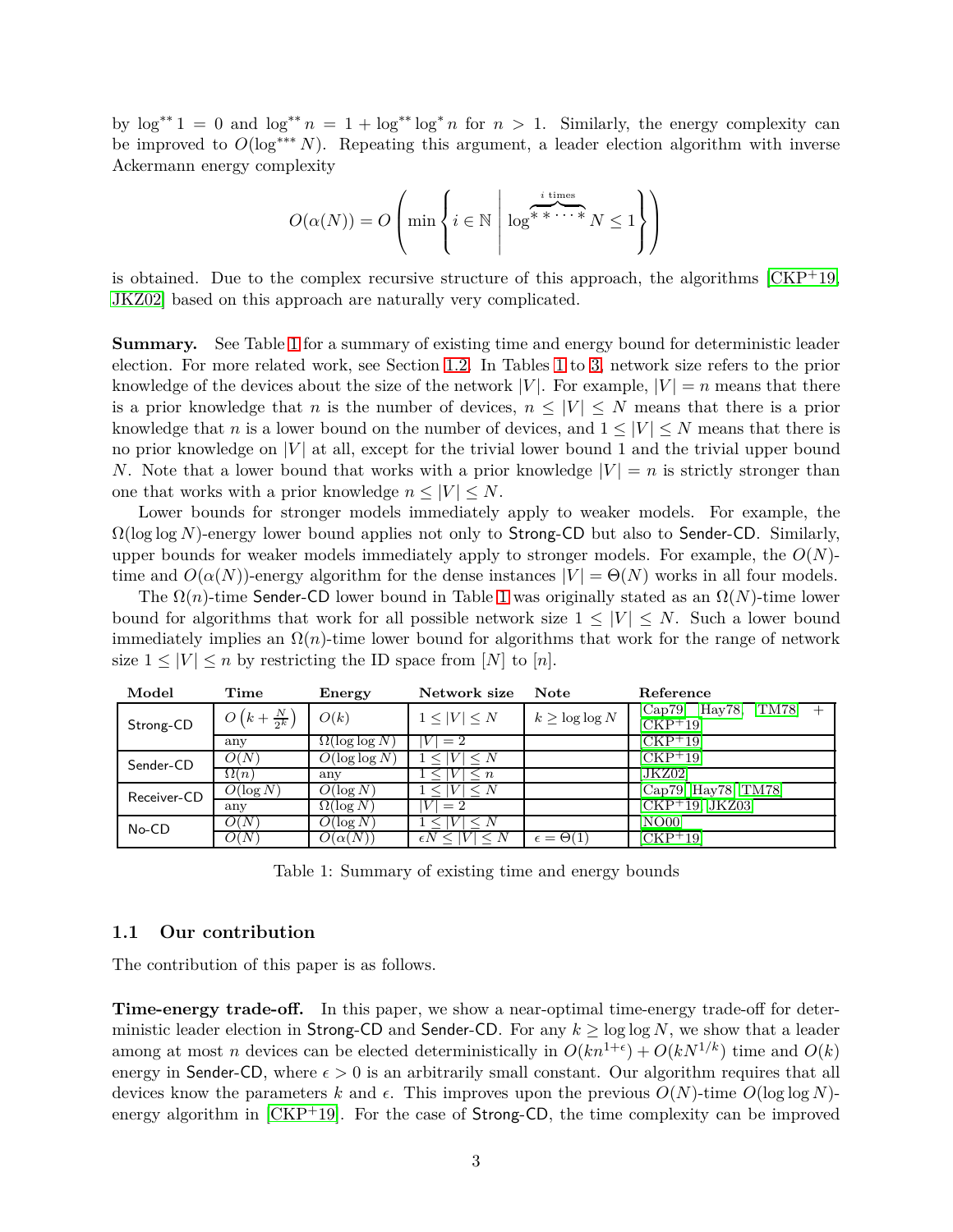to  $O(kN^{1/k} + \min\left\{kn^{1+\epsilon}, \frac{N}{2^k}\right\})$  $\left\{ \frac{N}{2^k} \right\}$  by combining our new algorithm with the  $O\left(k + \frac{N}{2^k}\right)$ -time and  $O(k)$ -energy algorithm that we discussed above.

We also provide lower bounds to show that the time-energy trade-off of our algorithm is near-optimal. See Table [2](#page-4-2) for a summary of the results, where  $\epsilon > 0$  can be any arbitrarily small constant. The  $\Omega(n)$  lower bound of [\[JKZ02\]](#page-20-0) is also included in the table for showing the nearoptimality of our  $O(kN^{1/k} + kn^{1+\epsilon})$  upper bound in Sender-CD. Note that any Strong-CD lower bound applies to all four models. The  $\Omega(kN^{1/k})$ -time lower bound also applies to algorithms that work for the network sizes  $1 \leq |V| \leq n$ , as the condition  $|V| = 2$  is more restricted than the condition  $1 \leq |V| \leq n$ .

| Model     | Time                                                                       | Energy   | Network size               | <b>Note</b>       | Reference |
|-----------|----------------------------------------------------------------------------|----------|----------------------------|-------------------|-----------|
| Strong-CD | $\overline{O(k}N^{1/k} + \min\left\{kn^{1+\epsilon},\frac{N}{2^k}\right\}$ | O(k)     | 1 <  V  < n                | $k > \log \log N$ | Theorem 1 |
|           | $\Omega(kN^{1/k})$                                                         | $\kappa$ | $ V =2$                    |                   | Theorem 4 |
|           | $\Omega$ (min $\{n, \frac{N}{2k}\}\$ '                                     | $\kappa$ | $1 \leq  V  \leq n$        |                   | Theorem 5 |
| Sender-CD | $O(kN^{1/k}+kn^{1+\epsilon})$                                              | O(k)     | $1 \leq  V  \leq n$        | $k > \log \log N$ | Theorem 1 |
|           | $\Omega(n)$                                                                | any      | $\leq n$<br>$\mathsf{V}$ I |                   | JKZ021    |

<span id="page-4-2"></span>Table 2: New results for time-energy trade-off

**Dense instances.** In this paper, we show that leader election for dense instances  $|V| = \Theta(N)$ can be solved in  $O(N)$  time and  $O(1)$  energy in No-CD, improving upon the  $O(\alpha(N))$ -energy upper bound given in the prior work [\[CKP](#page-19-0)+19, [JKZ02\]](#page-20-0). Moreover, our algorithm can be extended to work for all possible network sizes  $1 \leq |V| \leq N$ , and no prior knowledge of |*V*| is required.

We also provide energy lower bounds *matching* our energy upper bounds in all four models. More specifically, we show that for algorithms that work for all possible network size  $1 \leq |V| \leq$ *N* and require no prior knowledge on  $n = |V|$ , the *optimal* deterministic energy complexity of leader election is  $\Theta\left(\max\left\{1,\log\frac{N}{n}\right\}\right)$  in Receiver-CD and No-CD, and it is  $\Theta\left(\max\left\{1,\log\log\frac{N}{n}\right\}\right)$  $\mathcal{U}$ in Strong-CD and Sender-CD.

See Table [3](#page-4-1) for a summary of our results. Note that lower bounds for algorithms that work for a more restricted range of network sizes also apply for algorithms that work for a less restricted range of network sizes. In particular, both of our  $\Omega\left(\log\frac{N}{n}\right)$ and  $\Omega$  (log log  $\frac{N}{n}$ ) energy lower bounds apply to the setting where the algorithm works for all possible network size  $1 \leq |V| \leq N$  and require no prior knowledge on  $n = |V|$ .

| Model                  | Time | Energy                                  | Network size | Note    | Reference |
|------------------------|------|-----------------------------------------|--------------|---------|-----------|
| {Strong-CD, Sender-CD} | O(N) | $\ldots$ , log log $\frac{N}{n}$<br>max |              | $n= V $ | Theorem 2 |
|                        | any  | $\log \log \frac{N}{n}$                 | $ V  \leq N$ |         | Theorem 6 |
| {Receiver-CD, No-CD}   | O(N) | $1, \log \frac{1}{n}$<br>max            |              | $n= V $ | Theorem 2 |
|                        | any  | $\log \frac{N}{n}$                      | $= n$        | $N -$   | Theorem 3 |

<span id="page-4-1"></span>Table 3: New results for dense instances

#### <span id="page-4-0"></span>**1.2 Related Work**

We give a brief overview of some additional related work. In this section *n* denotes the number of devices in the network.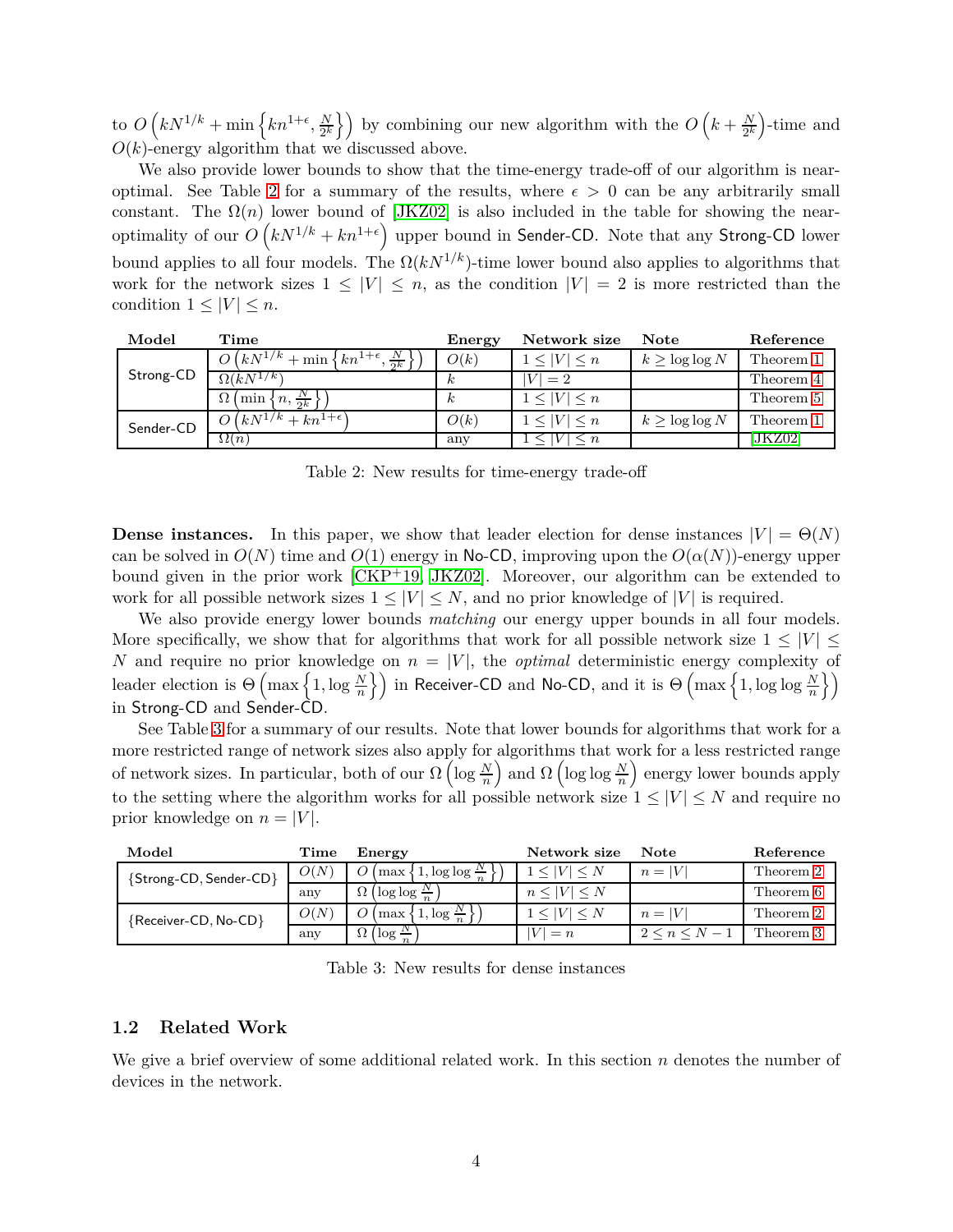**Randomized setting.** For the randomized time complexity of leader election, Willard proved that Θ(log log *n*) time is necessary and sufficient for leader election in the Strong-CD model with constant success probability [\[Wil86\]](#page-20-5). More generally, the optimal time complexity is  $\Theta(\log \log n +$ log *f*<sup>-1</sup>) if the maximum allowed failure probability is *f* [\[NO02,](#page-20-6) [New14,](#page-20-7) [Wil86\]](#page-20-5).

In the Sender-CD model, leader election can be solved in  $O(\log n \log f^{-1})$  time with success probability 1 − *f* [\[JS05,](#page-20-8) [New14\]](#page-20-7). An  $\Omega(\log^2 n)$  time lower bound is known for the case  $f =$  $1/n$  [\[New14\]](#page-20-7). An  $\Omega(\log n \log f^{-1})$  time lower bound is known [\[FCFM06\]](#page-20-9) for the case of *uniform* algorithms, in the sense that for each time slot  $\tau$ , there is a transmitting probability  $p_{\tau}$  such that each device transmits in time slot  $\tau$  with probability  $p_{\tau}$  using fresh randomness independently.

Chang et al.  $[CKP+19]$  proved that for randomized polynomial-time leader election with success probability  $1 - 1/poly(n)$ , the optimal energy complexity is  $\Theta(\log \log^* n)$  in {Strong-CD, Receiver-CD}, and it is Θ(log<sup>∗</sup> *<sup>n</sup>*) in {Sender-CD, No-CD}. There is a tradeoff between time and energy. For instance, in the No-CD model, with  $O\left(\log^{2+\epsilon} n\right)$  time leader election can be solved in  $O(\epsilon^{-1} \log \log \log n)$  energy, with success probability  $1 - 1/poly(n)$ . In the setting considered in [\[CKP](#page-19-0)+19], devices may consume unbounded energy and never halt in a failed execution.

Andriambolamalala and Ravelomanana [\[AR20\]](#page-19-4) considered the setting where either *n* or log *n* is known, and they designed randomized  $O(1)$ -energy and  $\log^{O(1)} n$ -time algorithms for leader election.

**Multi-hop networks.** For *multi-hop* radio networks, Bar-Yehuda, Goldreich, and Itai [\[BYGI91\]](#page-19-5) showed that leader election can be solved by emulating known leader election algorithms in singlehop networks using a *broadcasting* algorithm as a communication primitive. By emulating Willard's algorithm [\[Wil86\]](#page-20-5), they showed that leader election can be solved in  $O(T_{BC} \log n)$  time with success probability  $1 - 1/poly(n)$  and in  $O(T_{BC} \log \log n)$  time in expectation, where  $T_{BC}$  is the time complexity for broadcasting a single message from multiple sources with success probability  $1 - 1$ / poly $(n)$  in the No-CD model.

The seminal *decay* algorithm of Bar-Yehuda, Goldreich, and Itai [\[BYGI92\]](#page-19-6) solves the broadcasting problem in  $T_{BC} = O\left(D\log n + \log^2 n\right)$  time, where *D* is the diameter of the network. This bound was later improved to  $T_{BC} = O\left(D\log\frac{n}{D} + \log^2 n\right)$  [\[CR06,](#page-19-7) [KP05\]](#page-20-10), which is optimal in view of the  $\Omega(\log^2 n)$  lower bound of Alon et al. [\[ABLP91\]](#page-19-8) and the  $\Omega(D \log \frac{n}{D})$  lower bound of Kushilevitz and Mansour [\[KM98\]](#page-20-11), but the  $\Omega(D \log \frac{n}{D})$  lower bound only holds in the setting where *spontaneous transmission* is not allowed, i.e., devices that have not yet received a message are forbidden to transmit.

Ghaffari and Haeupler [\[GH13\]](#page-20-12) showed that leader election in a multi-hop radio network can be  $\int$  solved in  $O\left(D\log\frac{n}{D} + \log^3 n\right) \cdot \min\left\{\log\log n, \log\frac{n}{D}\right\}$  time with success probability  $1 - 1/\text{poly}(n)$ in the No-CD model, improving the previous bound  $O(T_{BC} \log n)$  of [\[BYGI91\]](#page-19-5).

Haeupler and Wajc [\[HW16\]](#page-20-13) showed that the lower bound  $\Omega(D \log \frac{n}{D})$  of [\[KM98\]](#page-20-11) can be circumvented when spontaneous transmission is allowed, i.e., devices can transmit in any time slot. They showed a broadcasting algorithm with time complexity  $O\left(D\frac{\log n \log \log n}{\log D}\right)$ log *D*  $\log^{O(1)} n$  with success probability  $1 - 1/poly(n)$  in the No-CD model. Czumaj and Davies [\[CD17\]](#page-19-9) improved this bound to  $O\left(D\frac{\log n}{\log D}\right)$ log *D*  $+ \log^{O(1)} n$ , and they showed that leader election can be solved with the same time bound.

Chang et al.  $[CDH<sup>+</sup>18$ ,  $CDHP20]$  studied the energy complexity in multi-hop radio networks with spontaneous transmission. They showed that broadcasting can be solved in  $O(n \log^2 n \log \Delta)$ time and  $O(\log^2 n \log \Delta)$  energy with success probability  $1 - 1/\text{poly}(n)$  in the No-CD model, where ∆ is the maximum degree of the network [\[CDH](#page-19-1)+18]. They also showed that *breadth first search* can be solved in  $O(D) \cdot n^{o(1)}$  time and  $n^{o(1)}$  energy with success probability  $1 - 1/poly(n)$  in the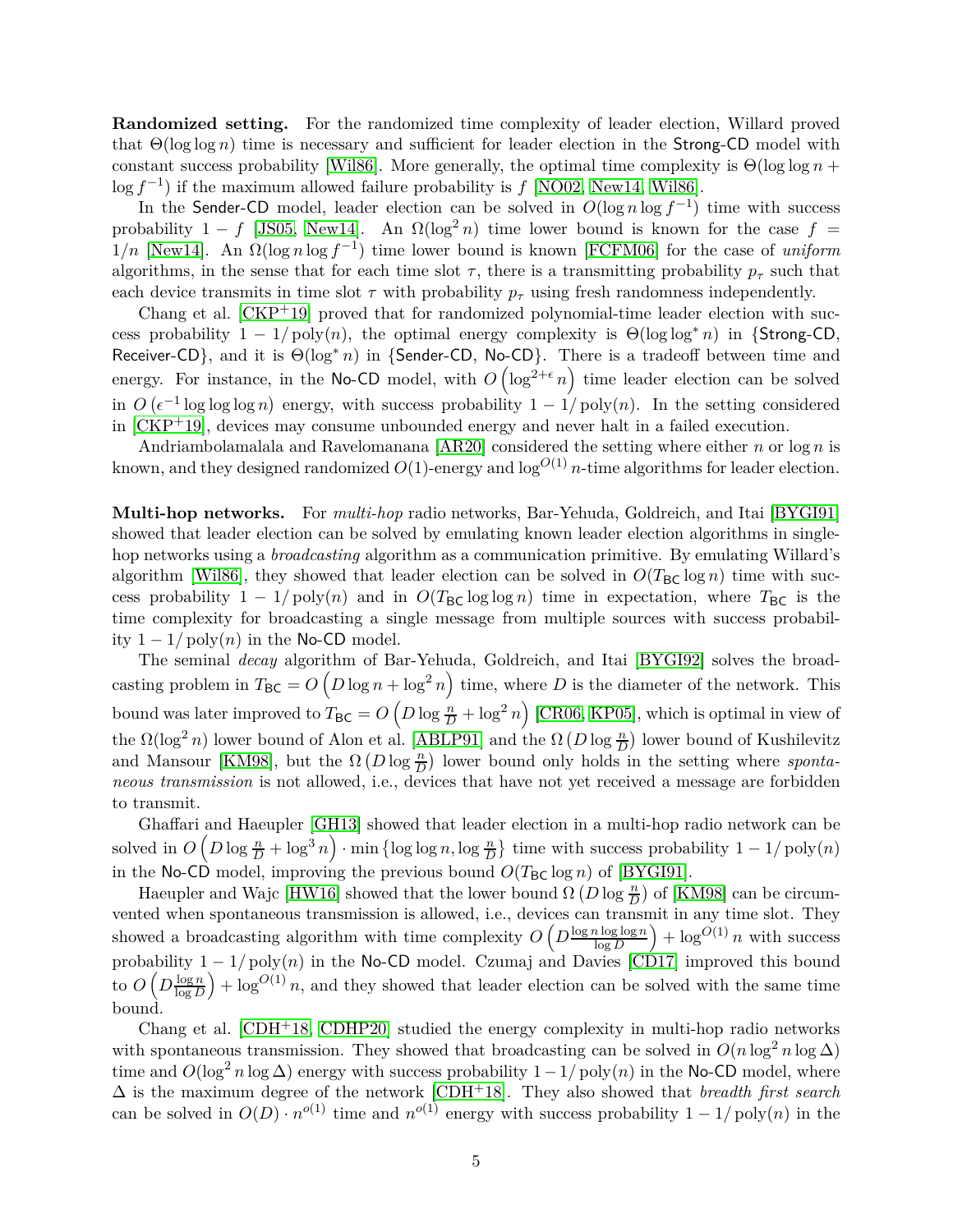No-CD model [\[CDHP20\]](#page-19-2). The energy complexity of maximal matching in multi-hop radio networks was recently studied by Dani et al. [\[DGHP21\]](#page-19-10).

Energy complexity has recently been studied in the LOCAL model, where each device can send a separate message to each of its neighbors in each time slot. Chatterjee, Gmyr, and Panduran-gan [\[CGP20\]](#page-19-11) showed that a *maximal independent set* can be computed in  $O(\log^{3.41} n)$  time with *O*(1) *average* energy cost per device, with success probability  $1 - 1/poly(n)$ , in the LOCAL model.

## **2 Time-Energy Trade-Off**

In this section, we present a leader election algorithm in the Sender-CD model that uses  $O(k)$ energy and runs in  $O(kN^{1/k} + kn^{1+\epsilon})$  time for any constant  $\epsilon > 0$ , and for any  $k \ge \log \log N$ . In Theorem [1,](#page-6-0) we assume that  $n, k$ , and  $\epsilon$  are global knowledge.

<span id="page-6-0"></span>**Theorem 1.** Let *N* be the size of the ID space. Suppose that  $n \geq |V|$  is a known upper bound on the *number of devices. Assume that*  $k \geq \log \log N$ *, and*  $\epsilon > 0$  *is any constant. There is a deterministic leader election algorithm in the* Sender-CD *model with time complexity*  $T = O(kN^{1/k} + kn^{1+\epsilon})$  *and energy complexity*  $E = O(k)$ *.* 

Combining Theorem [1](#page-6-0) with the Strong-CD  $O\left(k+\frac{N}{2k}\right)$  $\frac{N}{2^k}$ )-time and  $O(k)$ -energy algorithm in Section [1,](#page-1-0) we also obtain that leader election can be solved in

$$
\min \left\{ O\left(k + \frac{N}{2^k}\right), O\left(kN^{1/k} + kn^{1+\epsilon}\right) \right\}
$$

$$
= O\left(kN^{1/k} + \min\left\{kn^{1+\epsilon}, \frac{N}{2^k}\right\}\right)
$$

<span id="page-6-1"></span>time and *O*(*k*) energy in Strong-CD.

In Lemma [1,](#page-6-1) we assume that  $b$  and  $\epsilon$  are global knowledge.

**Lemma 1.** Let *N* be the size of the ID space. Let *b* be an integer satisfying  $|V| \le b^{1-\tilde{\epsilon}}$ , where  $0 < \tilde{\epsilon} < 1$  *is any constant. There is a deterministic leader election algorithm in the* Sender-CD *model with time complexity*  $T = O(b \cdot \log_b N)$  *and energy complexity*  $E = O(\log_b N + \log \log b)$ *.* 

The proof of Lemma [1](#page-6-1) is deferred to Section [2.1.](#page-7-0) We first prove Theorem [1](#page-6-0) using Lemma [1.](#page-6-1)

*Proof of Theorem [1.](#page-6-0)* Let *n*, *k*, and  $\epsilon$  be the parameters in Theorem 1. We may assume that  $k \leq O(\log N)$ , because both the time and energy complexities in Theorem [1](#page-6-0) improve if we reduce *k* from  $\omega(\log N)$  to  $\Theta(\log N)$ . We divide the analysis into two cases.

We first consider the case of  $n \leq (N^{1/k})^{1-\epsilon}$ . By setting  $b = \lceil N^{1/k} \rceil$  and  $\tilde{\epsilon} = \epsilon$  in Lemma [1,](#page-6-1) it satisfies that  $|V| \le n \le (N^{1/k})^{1-\epsilon} \le b^{1-\tilde{\epsilon}}$ , so we may apply Lemma [1](#page-6-1) with the parameters *b* and  $\tilde{\epsilon}$ . We have  $\log_b N = O(k)$ , so the time and energy complexities of Lemma [1](#page-6-1) are

$$
T = O(b \cdot \log_b N) = O(kN^{1/k}),
$$
  
\n
$$
E = O(\log_b N + \log \log b) = O(k).
$$

In the calculation of the energy complexity, we use the assumption  $k \geq \log \log N$  in Theorem [1,](#page-6-0) so  $\log \log b = O(\log \log N) = O(k)$ .

Next, we consider the case of  $n \geq (N^{1/k})^{1-\epsilon}$ . We pick *b* to be the smallest integer such that  $n \leq b^{1-\epsilon}$ , so  $b = \Theta(n^{1+\epsilon}) = \Omega(N^{1/k})$ , which implies that  $\log_b N = O(k)$ . Since  $|V| \leq n \leq b^{1-\epsilon}$ , we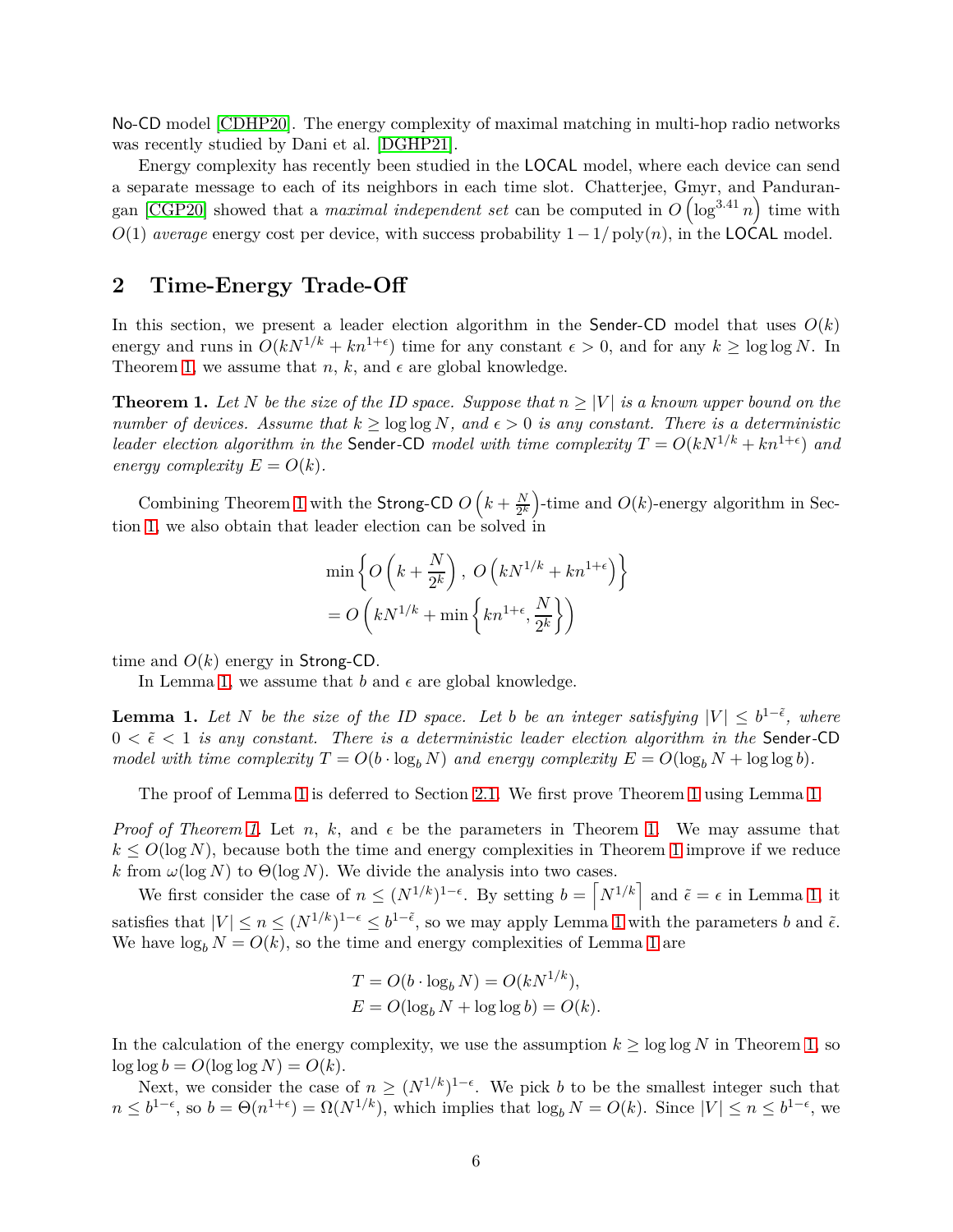may apply Lemma [1](#page-6-1) with the parameters *b* and  $\tilde{\epsilon} = \epsilon$ , and it has the following time and energy complexities

$$
T = O(b \cdot \log_b N) = O(n^{1+\epsilon} \cdot k),
$$
  
\n
$$
E = O(\log_b N + \log \log b) = O(k).
$$

#### <span id="page-7-0"></span>**2.1 Algorithm**

In this section, we prove Lemma [1](#page-6-1) using Algorithm [1.](#page-8-0) We define the following notion of a partition.

**Definition 1** (Partition). We say that  $(S_1, S_2, \ldots, S_b)$  is a partition of  $[N]$  if  $\bigcup_{j \in [b]} S_j = [N]$  and any two sets  $S_i$  and  $S_j$  are disjoint.

Algorithm [1](#page-8-0) crucially uses the fact that there exist  $K = O(\tilde{\epsilon}^{-1} \log_b N)$  "good" partitions  $P^{(i)} =$  $(S_1^{(i)}$  $S_1^{(i)}, S_2^{(i)}, \ldots, S_b^{(i)}$ , for  $i \in [K]$ , in the sense that there exists at least one  $S_j^{(i)}$ *j* that contains *exactly* one device of *V*, for any choice of  $V \subseteq [N]$  of size at most *n*. This lemma is proved using a probabilistic method, and we postpone the proof to Section [2.2.](#page-8-1)

<span id="page-7-1"></span>**Lemma 2** (Existence of good partitions). Let  $\tilde{\epsilon} \in (0,1)$  be a constant. If  $n \leq b^{1-\tilde{\epsilon}}$ , then there exist  $K = O(\tilde{\epsilon}^{-1} \log_b N)$  *partitions*  $P^{(1)}, P^{(2)}, \ldots, P^{(K)}$  *of* [*N*] *into b parts satisfying the following.* 

• For each subset  $V \subseteq [N]$  of size at most *n*, there exist  $(i, j)$  such that  $|S_j^{(i)} \cap V| = 1$ , where  $S_i^{(i)}$  $g_j^{(i)}$  *is the jth part of the <i>i*<sup>th</sup> partition  $P^{(i)} = \left( S_1^{(i)} \right)$  $J_1^{(i)}, S_2^{(i)}, \ldots, S_b^{(i)}\Big).$ 

The algorithm also invokes a deterministic leader election algorithm of  $\lfloor CKP^+19 \rfloor$  as a subroutine on an ID space of size  $N' = b$ , and it costs  $O(N')$  time and  $O(\log \log N')$  energy, see Table [1.](#page-3-0)

Algorithm [1](#page-8-0) has  $K = O(\tilde{\epsilon}^{-1} \log_b N)$  iterations, and in the *i*th iteration we consider the *i*th partition  $P^{(i)}$ . For  $j = 1, 2, ..., b$ , we let all devices in the *j*th set  $S_j^{(i)}$  $j_j^{(i)}$  speak simultaneously (Line [5\)](#page-8-2). If a device *v* is the only speaking device in its set, then it marks itself by setting  $s(v) \leftarrow 1$ (Line [6\)](#page-8-3). A device can detect this because we are in the Sender-CD model. We collect all marked devices and run the deterministic leader election algorithm of [\[CKP](#page-19-0)+19] among them (Line [8\)](#page-8-4).

When running the leader election algorithm of [\[CKP](#page-19-0)<sup>+</sup>19],  $v \in S_j^{(i)}$  $j^{(i)}$  use *j* as its new identifier, so that the new ID space becomes [*b*]. These identifiers are unique because *v* is the unique device in its set  $S_i^{(i)}$  $j^{(i)}$  if  $s(v) = 1$  $s(v) = 1$ . Algorithm 1 stops whenever the set of marked devices is non-empty and thus a leader is successfully elected by the algorithm of  $\text{[CKP+19]}$  (Line [9\)](#page-8-5).

**Analysis.** Algorithm [1](#page-8-0) successfully elects a leader if in some iteration  $i \in [K]$ , there exists a set  $S_i^{(i)}$  $g_j^{(i)}$  such that there is exactly one device  $v \in S_j^{(i)}$  $j^{(i)}$ . This is guaranteed by the property of the good partitions of Lemma [2.](#page-7-1)

Algorithm [1](#page-8-0) has  $K = O(\tilde{\epsilon}^{-1} \log_b N) = O(\log_b N)$  iterations, and in each iteration it takes  $O(1)$ energy and  $O(b)$  time for the devices to check if they are the only device in their sets. In total this part takes  $O(\log_b N)$  energy and  $O(b \cdot \log_b N)$  time.

Furthermore, the deterministic algorithm of [\[CKP](#page-19-0)<sup>+</sup>19] is called at most  $K = O(\tilde{\epsilon}^{-1} \log_b N)$  =  $O(\log_b N)$  times, but each device only participates in at most one of them, because we stop whenever a leader is elected, and a leader is guaranteed to be elected if the number of participants is at least one. The algorithm of  $[CKP+19]$  is executed on an ID space of size  $N' = b$ , and so it takes  $O(\log \log N') = O(\log \log b)$  energy and  $O(N') = O(b)$  time. Hence the overall complexities for running the algorithm of  $[\text{CKP}^+19]$  is  $O(Kb) = O(b \cdot \log_b N)$  time and  $O(\log \log b)$  energy.

To summarize, the overall time complexity is  $T = O(b \cdot \log_b N)$  and the overall energy complexity is  $E = O(\log_b N + \log \log b)$ .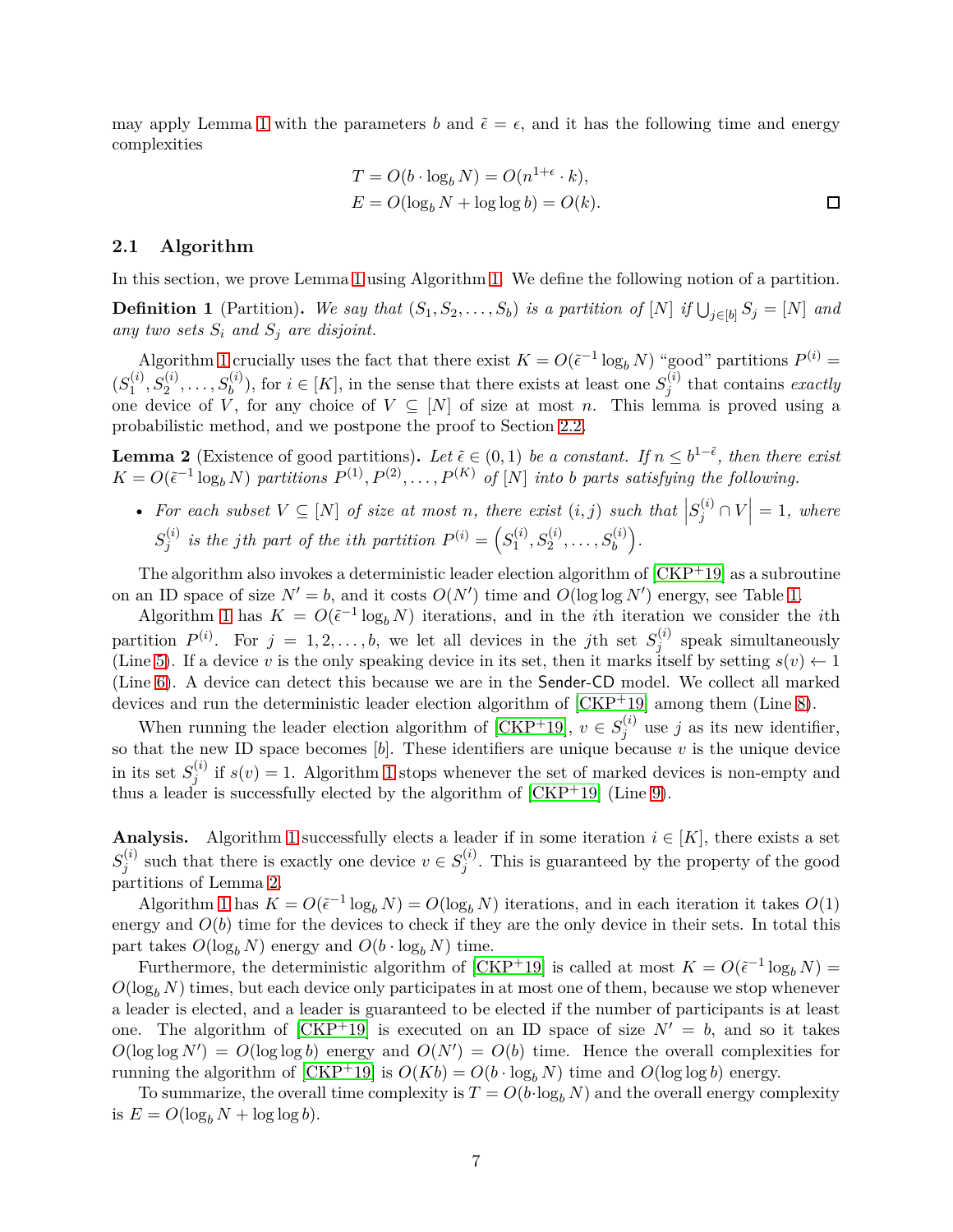<span id="page-8-0"></span>**Algorithm 1:** A leader election algorithm in the Sender-CD model with near-optimal time-energy trade-off.

<span id="page-8-3"></span><span id="page-8-2"></span>**1** Let  $P^{(i)} = (S_1^{(i)}$  $\mathcal{L}^{(i)}_1, S_2^{(i)}, \ldots, S_b^{(i)}$  for  $i \in [K]$  be the  $K = O(\tilde{\epsilon}^{-1} \log_b N)$  good partitions given by Lemma [2;](#page-7-1) **2 for**  $i = 1, 2, ..., K$  **do 3** All devices  $v \in V$  set  $s(v) \leftarrow 0$ ;<br>**4** for  $j = 1, 2, ..., b$  do **for**  $j = 1, 2, \ldots, b$  **do 5** All devices in set  $S_i^{(i)}$  $j_j^{(i)}$  transmits a message at the same time;  $\mathbf{6}$  **if**  $v \in S_j^{(i)}$  $j^{(i)}$  hears its message (i.e., not silence or collision) **then** *v* sets  $s(v) \leftarrow 1$ ; **7 end 8** All devices *v* with  $s(v) = 1$  run the deterministic leader election algorithm of [\[CKP](#page-19-0)<sup>+</sup>19]; **9 if** *a leader is elected in the previous step* **then** break; **10 end**

#### <span id="page-8-5"></span><span id="page-8-4"></span><span id="page-8-1"></span>**2.2 Existence of good partitions**

<span id="page-8-6"></span>Next we prove the existence of *K* good partitions in Lemma [2.](#page-7-1) The proof relies on a balls-into-bins tool proved in Lemma [3.](#page-8-6)

**Lemma 3** (Balls into bins). Let *n* and *b* be two integers that satisfy  $n \leq b/2$ . There are *n* balls *and b bins. Each time a ball is uniformly randomly thrown into a bin. Then with probability at least*  $1 - \left(\frac{n}{b}\right)$  $\frac{n}{b}$ <sup> $\Omega(n)$ </sup>, there exists at least one bin that contains exactly one ball.

*Proof.* We define *n* random variables  $X_1, X_2, \ldots, X_n \in \{0, 1\}$  as follows. Before throwing the *i*th ball into a random bin, we first re-order the bins such that the non-empty bins have the smallest indices. We define  $X_i = 1$  if the *i*th ball is thrown into a bin whose index is in  $\{n+1,\ldots,b\}$ , and otherwise we define  $X_i = 0$ .

It is easy to see that  $X_1, X_2, \ldots, X_n$  are i.i.d. random variables with probability  $p = 1 - \frac{n}{b}$  $\frac{h}{b}$  to be 1. Since there can be at most *i* − 1 *< n* non-empty bins before we throw the *i*th ball, we know that the *i*th ball is thrown into an empty bin if  $X_i = 1$ . Hence there must exist a bin that contains exactly one ball if  $\sum_{i=1}^{n} X_i > \frac{n}{2}$ .

Next, we upper bound the probability of the bad event that  $\sum_{i=1}^{n} X_i \leq \frac{n}{2}$ . Define  $\delta = \frac{1}{2} - \frac{n}{b}$ . Using the Chernoff bound, we have

$$
\Pr\left[\sum_{i=1}^{n} X_i \le \frac{n}{2}\right] = \Pr\left[\frac{1}{n} \sum_{i=1}^{n} X_i \le p - \delta\right]
$$
  

$$
\le \left(\left(\frac{p}{p - \delta}\right)^{p - \delta} \cdot \left(\frac{1 - p}{1 - p + \delta}\right)^{1 - p + \delta}\right)^n
$$
  

$$
\le \left(2^{1/2} \cdot \left(\frac{2n}{b}\right)^{1/2}\right)^n
$$
  

$$
= \left(\frac{4n}{b}\right)^{n/2}.
$$

Thus, with probability at least  $1 - \left(\frac{4n}{b}\right)$  $\frac{\ln n}{b}$ <sup>*n*</sup>/<sup>2</sup>, we have  $\sum_{i=1}^{n} X_i > \frac{n}{2}$  $\frac{n}{2}$ , which implies that there exists at least one bin that contains exactly one ball.  $\Box$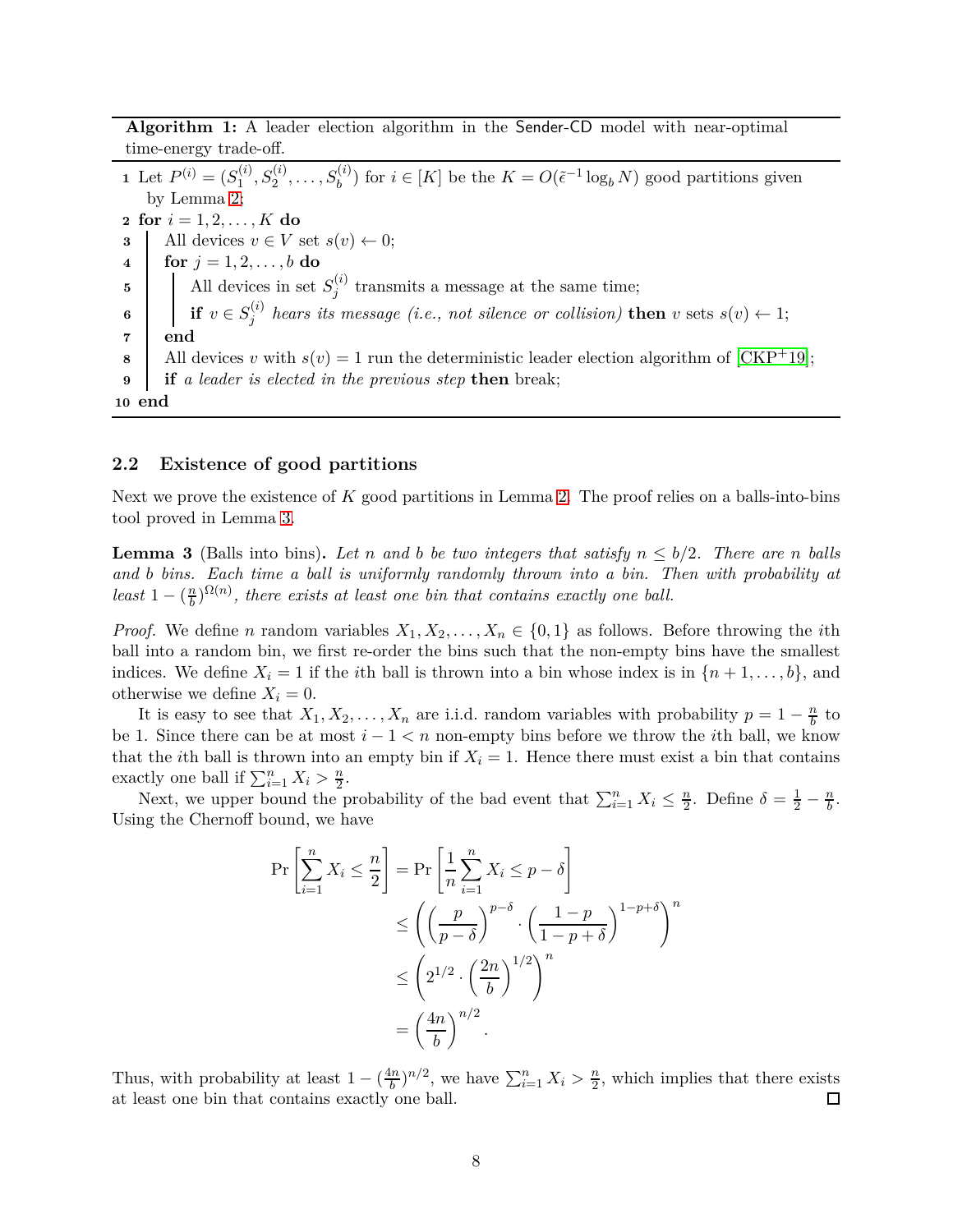*Proof of Lemma [2.](#page-7-1)* Consider a fixed set  $V \subseteq [N]$  of size  $\tilde{n}$ , where  $1 \leq \tilde{n} \leq n$ . We independently generate  $K = \Theta(\tilde{\epsilon}^{-1} \log_b N)$  random partitions such that each partition consists of *b* sets, and each number  $x \in [N]$  is uniformly randomly put into one set in the partition. We have

$$
\Pr\left[\exists S_j^{(i)} \text{ s.t. } |V \cap S_j^{(i)}| = 1\right] = 1 - \prod_{i=1}^K \Pr\left[\forall j \in [b], |V \cap S_j^{(i)}| \neq 1\right]
$$

$$
\geq 1 - \left(\frac{\tilde{n}}{b}\right)^{\Omega(\tilde{n}) \cdot K}
$$

$$
\geq 1 - b^{-\Omega(\tilde{n}) \cdot K \cdot \tilde{\epsilon}}
$$

$$
\geq 1 - N^{-\Omega(\tilde{n})}.
$$

The first step follows from the fact that the *K* partitions are independent. The second step follows from Lemma [3](#page-8-6) with  $\tilde{n}$  balls and *b* bins. The third step follows from  $\tilde{n} \leq n \leq b^{1-\tilde{\epsilon}}$ , which implies  $\frac{\tilde{n}}{b} \leq b^{-\tilde{\epsilon}}$ . The fourth step follows from  $K = \Theta(\tilde{\epsilon}^{-1} \log_b N)$ .

We write  $B_V$  to denote the bad event that  $|V \cap S_j^{(i)}|$  $|j^{(i)}| \neq 1$  for all  $S_j^{(i)}$  $j^{(i)}$ , and we write  $B_{\tilde{n}}$  to denote the bad event that  $B_V$  occurs for at least one subset  $V \subseteq [N]$  of size  $\tilde{n}$ . The above calculation implies that for any given large constant *C*, we can select  $K = \Theta(\tilde{\epsilon}^{-1} \log_b N)$  to be sufficiently large to make  $Pr[B_V] \leq N^{-C\tilde{n}}$ , where  $\tilde{n}$  is the size of *V*.

There are in total  $\binom{N}{\tilde{n}} \leq N^{\tilde{n}}$  number of subsets  $V \subseteq [N]$  of size  $\tilde{n}$ . Using a union bound, we know that  $B_{\tilde{n}}$  occurs with probability at most  $N^{-(C-1)\tilde{n}}$ . With another union bound over  $1 \leq \tilde{n} \leq n$ , the probability that there exist  $(i, j)$  such that  $|S_j^{(i)} \cap V| = 1$  for each subset  $V \subseteq [N]$  of size at most *n* is at least  $1 - \sum_{\tilde{n}=1}^{n} N^{-(C-1)\tilde{n}} > 0$  by selecting *C* to be a sufficiently large constant. Since the probability is non-zero, there must exist *K* partitions that satisfy the desired property. □

### **3 Dense Instances**

<span id="page-9-0"></span>The goal of this section is to prove the following theorem.

**Theorem 2.** *Let N be the size of the ID space. There is a deterministic leader election algorithm with time complexity*  $T = O(N)$  *and energy complexity* 

$$
E = \begin{cases} O\left(\max\left\{1, \log\frac{N}{n}\right\}\right) & \text{for Receiver-CD, No-CD,} \\ O\left(\max\left\{1, \log\log\frac{N}{n}\right\}\right) & \text{for Strong-CD, Sender-CD.} \end{cases}
$$

*The algorithm does not require any prior knowledge of the number of devices*  $n = |V|$ .

The algorithm for Theorem [2](#page-9-0) works for all possible network sizes  $1 \leq |V| \leq N$ , and it does not require any prior knowledge on |*V*|. Throughout this section, we write  $n = |V|$  to denote the unknown number of devices.

<span id="page-9-1"></span>**Definition 2** (Group). A sequence of devices  $S = (v_1, v_2, \ldots, v_s)$  forms a group if each  $v_\ell \in S$  has rank $(v_\ell) = \ell$  *and each*  $u \in V \setminus S$  *has* rank $(u) = \bot$ *.* 

In Definition [2,](#page-9-1) rank(*v*) is a variable stored in the device *v*. The task of leader election can be reduced to forming a group *S* of size at least one, as we can let the unique device *v* with rank(*v*) = 1 be the leader. Note that the requirement of rank $(u) = \perp$  for each  $u \in V \setminus S$  in Definition [2](#page-9-1) implies that each device  $u \in V \setminus S$  is aware of the fact that it does not belong to the group S.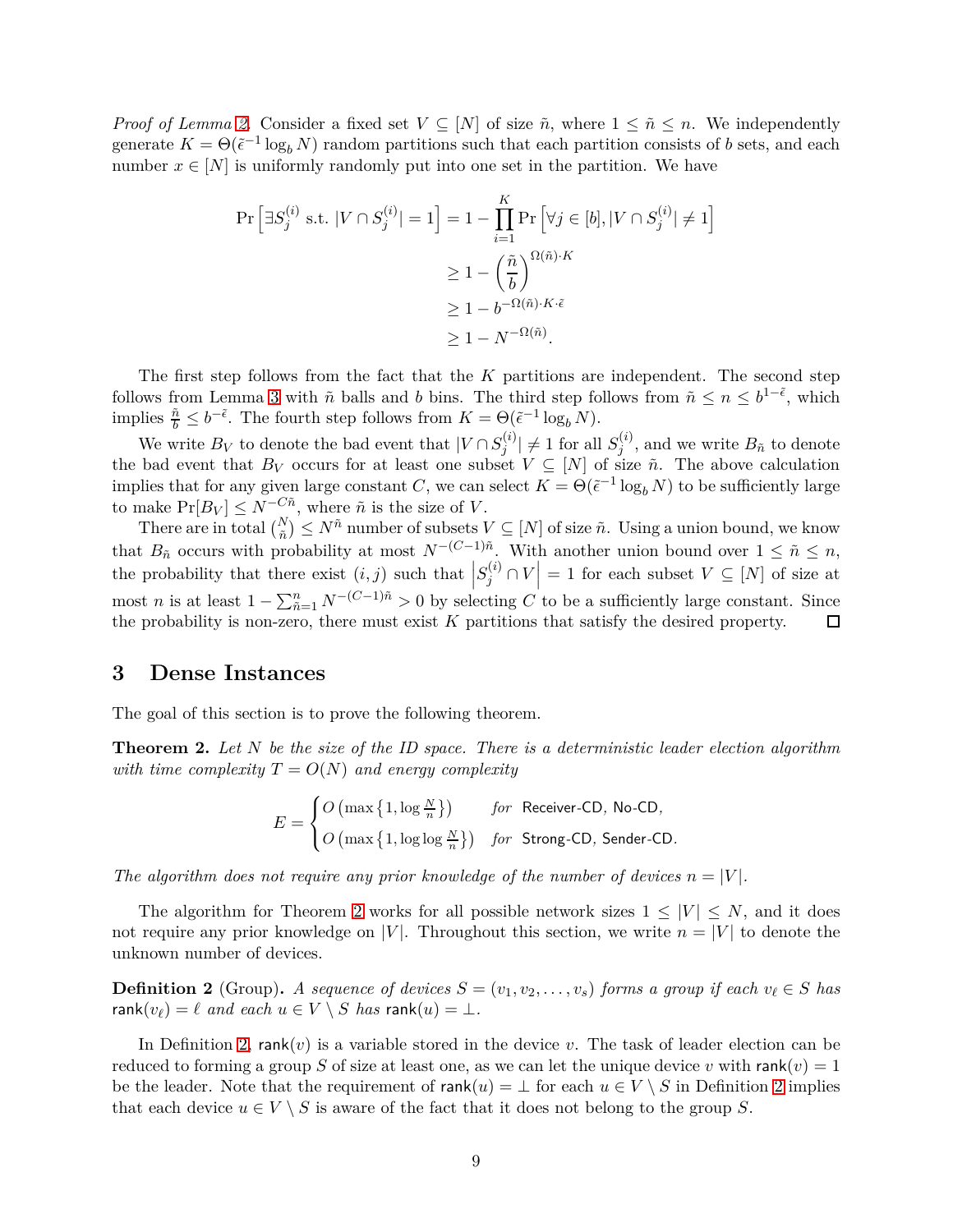#### <span id="page-10-11"></span>**3.1 A Simple Algorithm**

In this section, we show a very simple algorithm that elects a leader in  $O(N)$  time and  $O(1)$  energy when  $n = \Theta(N)$ . We will show that choosing *b* as any integer such that  $n > \lceil N/b \rceil$ , the output of Algorithm [2](#page-10-0) is a group of at least one device. Algorithm [2](#page-10-0) solves the leader election problem as we can let the unique device *v* with  $rank(v) = 1$  be the leader.

**High-level idea.** The main idea behind our algorithm is that we try to maintain and grow a list of devices  $S = (v_1, v_2, \ldots, v_x)$ . If each  $v_\ell$  knows its rank  $\ell$  and each  $v \in V \setminus S$  knows that it is not in *S*, then *S* forms a group. As we will later see, the list *S* might become empty for several times during the algorithm, but it is guaranteed to be non-empty at the end of the algorithm.

There will be  $\lceil N/b \rceil$  iterations. During the *i*th iteration of the algorithm, the first device  $v_1$ in the current list *S* will be responsible for recruiting the next batch of devices in the ID space  ${b(i-1)+1, b(i-1)+2,..., min{N, bi}}$  to join *S*. If *S* is empty at the beginning of an iteration, then the first device in the batch considered in this iteration will become the first member  $v_1$  of *S*.

After that, *v*<sup>1</sup> will drop out from *S*. This step is necessary because *S* might become empty in some subsequent iteration, and  $v_1$  will not be able to know that without spending energy. Because the number of iterations  $\lceil N/b \rceil$  is less than the number of devices *n*, the list *S* is guaranteed to be non-empty at the end of the algorithm.

Each device *v* will spend  $O(1)$  energy when it is recruited into *S*. When  $n = \Theta(N)$ , the size of the ID space  $\{b(i-1)+1, b(i-1)+2, \ldots, \min\{N, bi\}\}\)$  considered in the *i*th iteration is at most a constant  $b = O(1)$ , and so the energy cost for the device responsible for recruiting new devices is also  $O(1)$ . Hence the energy complexity of our algorithm is  $O(1)$ .

<span id="page-10-10"></span><span id="page-10-9"></span><span id="page-10-8"></span><span id="page-10-7"></span><span id="page-10-6"></span><span id="page-10-5"></span><span id="page-10-4"></span><span id="page-10-3"></span><span id="page-10-2"></span><span id="page-10-1"></span><span id="page-10-0"></span>**Algorithm 2:** A simple leader election algorithm. **1** All devices  $w \in V$  initialize  $r(w) \leftarrow \perp$  and  $s(w) \leftarrow \perp$ ; **2** for  $i = 1, 2, ..., [N/b]$  do<br> **3** | for  $j = b(i - 1) + 1, b(i)$ **for**  $j = b(i-1) + 1, b(i-1) + 2, \ldots, \min\{N, bi\}$  **do 4**  $\left| \right|$  Let *u* be the device with  $r(u) = i$ ; **5** | Let *v* be the device with  $ID(v) = j$ ; **6**  $\vert$  *u* transmits  $s(u)$  and *v* listens; **7** *v* transmits a dummy message and *u* listens; **8 if** *v hears* a message from *u* **then** *v* sets  $r(v) \leftarrow s(u) + 1$ ;<br>**else** *v* sets  $r(v) \leftarrow i$  and  $s(v) \leftarrow i$ : **else** *v* sets  $r(v) \leftarrow i$  and  $s(v) \leftarrow i$ ; **10 if** *u hears* a message from *v* **then** *u* sets  $s(u) \leftarrow s(u) + 1$ ; **11 end 12** Let *u*' be the device with  $r(u') = i$ ; **13** Let *v*' be the device with  $r(v') = i + 1$ ; **14** *u* ' transmits  $s(u')$  and  $v'$  listens; **15** *v* ' sets  $s(v') \leftarrow s(u')$ ; **16 end <sup>17</sup> foreach** *w* ∈ *V* **do** 18 **if**  $r(w) \ge \lceil N/b \rceil + 1$  **then** rank $(w) \leftarrow r(w) - \lceil N/b \rceil$ ; **19 else** rank $(w) \leftarrow \perp$ ; **20 end**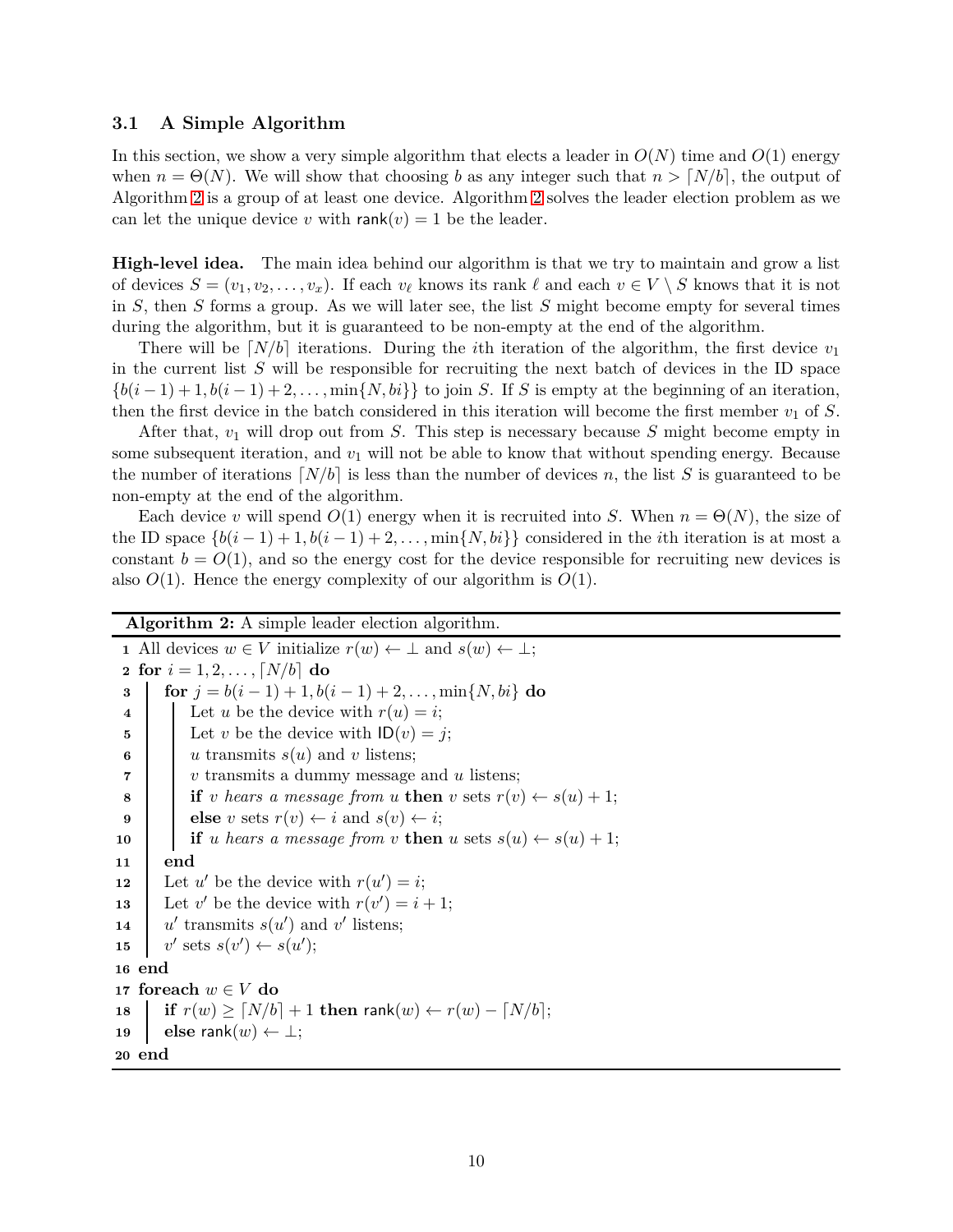**Maintenance of a group.** Algorithm [2](#page-10-0) is a realization of the above high-level idea. During the algorithm, each device  $w \in V$  will maintain two variables  $r(w)$  and  $s(w)$ . At the beginning of the *i*th iteration, we implicitly maintain a group  $S = (v_1, v_2, \ldots, v_x)$  by setting

$$
\mathsf{rank}(w) = \begin{cases} r(w) - i + 1 & \text{if } r(w) \ge i, \\ \bot & \text{otherwise,} \end{cases}
$$

and we always have: (Note that  $x = |S|$ .)

$$
s(v_1) = x + i - 1.
$$

In particular, we have the following observations.

- The first member  $v_1$  of the group *S* can learn the size *x* of *S* by reading  $s(v_1)$ .
- Each  $w \in S$  can learn its rank in the group by reading  $r(w)$ .
- Each  $w \in V \setminus S$  can learn the fact that *w* is not in the group by reading  $r(w)$ .

That is, the variable  $r(w)$  allows each  $w \in V$  to calculate rank $(w)$  w.r.t. *S*, and  $s(v_1)$  allows the first member *v*<sup>1</sup> of the group *S* to calculate the size of *S*. The knowledge about the size of *S* is crucial for *v*<sup>1</sup> because it needs this information to inform each new member of *S* its rank in *S*.

In Lines [4,](#page-10-1) [5,](#page-10-2) [12](#page-10-3) and [13](#page-10-4) of Algorithm [2,](#page-10-0) it is fine if no such device exists. For example, if *u* does not exist and *v* exists, then *v* will not hear a message from *u*, so *v* will set  $r(v) \leftarrow i$  and  $s(v) \leftarrow i$  according to Line [9.](#page-10-5) This occurs when the group *S* at the beginning of the *i*th iteration is empty and the device *v* with  $\mathsf{ID}(v) = j$  is the first device among all devices whose  $\mathsf{ID}$  is in the range  $\{b(i-1)+1, b(i-1)+2, \ldots, \min\{N, bi\}\}\$ . After setting  $r(v) \leftarrow i$  and  $s(v) \leftarrow i$ , *v* becomes the first member  $v_1$  of  $S = (v_1)$ .

**Algorithm.** In Algorithm [2,](#page-10-0) initially we have  $S = \emptyset$ . For  $i = 1, 2, \ldots, [N/b]$ , we let the first member  $u = v_1$  of the group *S* recruit new members *v* to join the group (Lines [3](#page-10-6) to [11\)](#page-10-7). Specifically, device *u* will communicate with each device *v* with  $ID(v) = j$ , for each  $j = b(i - 1) + 1, b(i - 1) +$  $2, \ldots, \min\{N, bi\}$  one by one.

After finishing this task, device *u* drops out of the group *S* when we proceed to the next iteration  $i+1$ , as  $r(u) = i$ . The reason that *u* needs to drop out of the group *S* is as follows. If there is a long interval *I* of IDs not held by any device, then the existing group members cannot afford the energy to continue recruiting during the steps  $j \in I$ . Letting old members to drop out of the group resolves the issue, as no one needs to spend energy if the group is empty and no one attempts to join the group.

For the case where the device v with  $\mathsf{ID}(v) = j$  exists and  $S \neq \emptyset$ , to add v to the current group  $S = (v_1, v_2, \ldots, v_x)$ , device *u* sends the number  $s(u) = x + i - 1$  to *v*, and then *v* appends itself to the end of the list  $(v_1, v_2, \ldots, v_x)$  by setting  $r(v) \leftarrow s(u) + 1$  (Line [8\)](#page-10-8). After that, we have  $S = (v_1, v_2, \ldots, v_{x+1})$  with  $v = v_{x+1}$ . To reflect this change, the device *u* updates  $s(u) \leftarrow s(u) + 1$ (Line [10\)](#page-10-9), so that  $s(u) = (x + 1) + i - 1$  reflects the new size  $x + 1$  of the group *S*.

For the case the device *v* with  $\mathsf{ID}(v) = j$  exists and  $S = \emptyset$ , device *v* becomes the first member *v*<sub>1</sub> of the group  $S = (v_1)$  by setting  $r(v) \leftarrow i$  and  $s(v) \leftarrow i$  (Line [9\)](#page-10-5).

After the first member  $u' = v_1$  of the group *S* finishes its job of recruiting new members, it informs the second member  $v' = v_2$  of the current size of the group by sending the number  $s(u')$  to *v* ′ (Lines [12](#page-10-3) to [15\)](#page-10-10).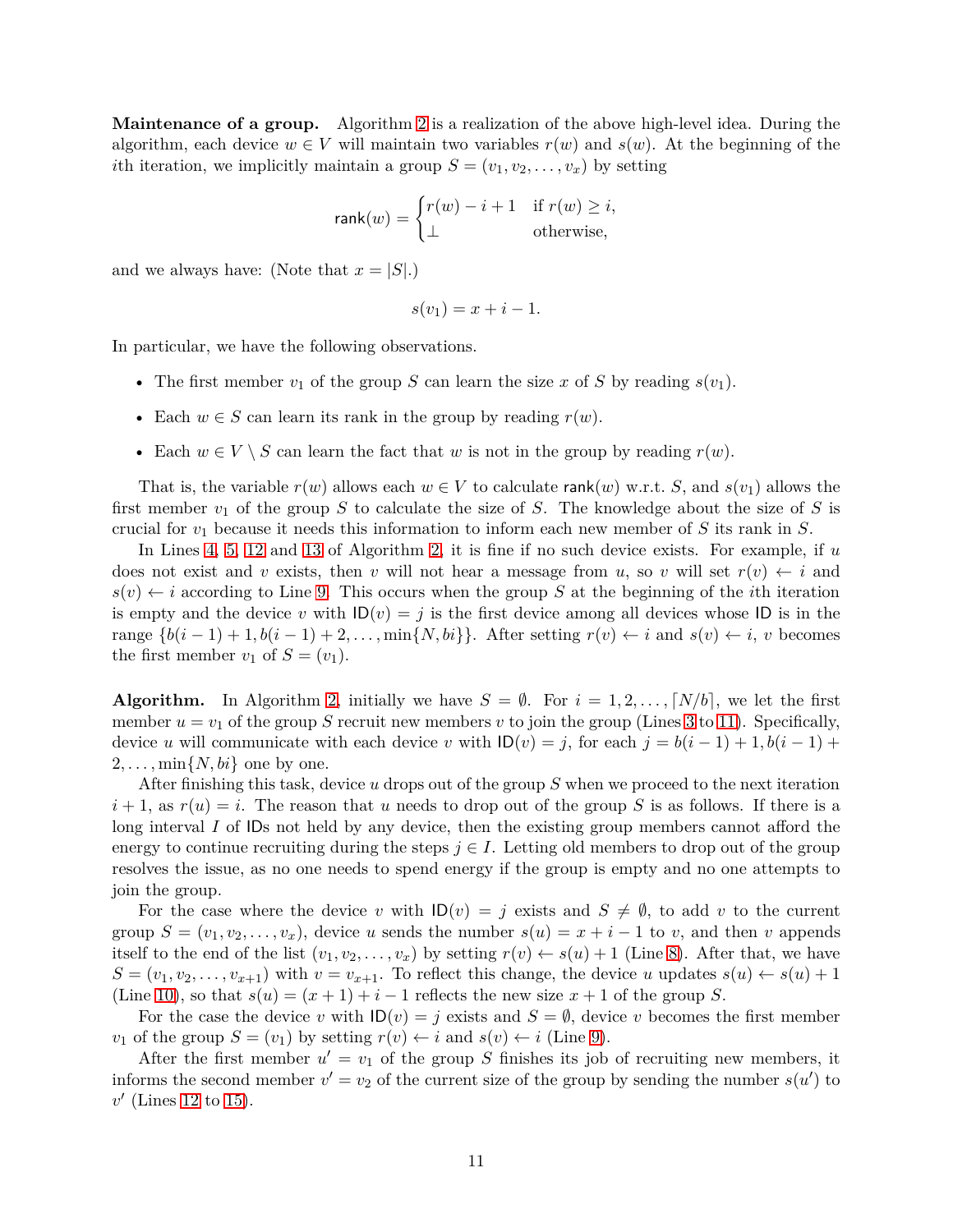**Analysis.** Algorithm [2](#page-10-0) elects a leader if the final group size is at least one. It is clear that the size of the final group is at least  $n - [N/b]$ , because the number of devices that drop out of the group is at most  $\lceil N/b \rceil$ , in view of the above discussion. More formally, each device  $w \in V$  is assigned a distinct positive integer  $r(w)$  during the iteration  $j = \mathsf{ID}(w)$ , and w is included in the final group if  $r(w)$  ≥  $\lceil N/b \rceil + 1$ . Hence the size of the final group is at least  $n - \lceil N/b \rceil$ .

We can set  $b = O(N/n)$  to satisfy  $n - \lceil N/b \rceil > 0$ . It is clear that the runtime of Algorithm [2](#page-10-0) is  $T = O(N)$ , and the energy cost per device is  $E = O(b) = O(c^{-1})$ , where  $c = n/N$ .

**Exponential search.** If the density  $c = n/N$  is unknown, then we can do an exponential search for each  $b = 2, 4, 8, \ldots$  $b = 2, 4, 8, \ldots$  $b = 2, 4, 8, \ldots$  until Algorithm 2 returns a group of size at least one. To test if the group has size at least one, we can let the device *w* with  $rank(w) = 1$  transmit and let all other devices listen. As long as  $n = \Theta(N)$ , the exponential search finishes within a constant number of iterations, and so leader election can be solved with time complexity  $T = O(N)$  and energy complexity  $E = O(1)$ in the deterministic No-CD model.

#### **3.2 An Improved Algorithm**

Our simple algorithm in Section [3.1](#page-10-11) has energy complexity  $O(c^{-1})$ , where  $c = n/N$ . We show that by combining our approach in Section [3.1](#page-10-11) with existing algorithms in  $\text{CKP+19}$ , the energy complexity can be further improved to  $O(\max\{1, \log c^{-1}\})$  for the case of Receiver-CD and No-CD and  $O$  (max  $\{1, \log \log c^{-1}\}\$ ) for the case of Strong-CD and Sender-CD.

**Algorithm.** Algorithm [3](#page-13-0) is the result of applying the following modifications to Algorithm [2.](#page-10-0)

Let us write  $V_i = \{v \in V \mid b(i-1) + 1 \leq \mathsf{ID}(v) \leq \min\{N, bi\}\}\)$ . The main source of inefficiency of Algorithm [2](#page-10-0) is that when the device *u* with  $r(u) = i$  recruits the devices  $v \in V_i$  to join the group *S*, it needs to go through the identifiers  $j = b(i - 1) + 1$ ,  $b(i - 1) + 2, \ldots$ , min $\{N, bi\}$  one by one, and this costs  $O(b) = O(c^{-1})$  energy.

This energy cost can be reduced to  $O(1)$  if the devices in  $V_i$  have been arranged in some order  $V_i = (v_{i,1}, v_{i,2}, \ldots, v_{i,s_i})$ , and each  $v_{i,j}$  knows its rank *j* and the size  $s_i$  of  $V_i$  (Line [4\)](#page-13-1).

Specifically, if such an ordering is given, then *u* only needs to communicate with  $v = v_{i,1}$  (Lines [5](#page-13-2)) to [11\)](#page-13-3). After that, we can add all devices  $v \in V_i$  to the group S by having  $v_{i,j}$  communicate with *v*<sub>*i*,*j*+1</sub> for each *j* = 1, 2, . . . ,  $s_i$  − 1 (Lines [12](#page-13-4) to [15\)](#page-13-5).

**Analysis.** Similar to the analysis in Section [3.1,](#page-10-11) as long as  $n - \lfloor N/b \rfloor > 0$ , Algorithm [3](#page-13-0) returns a group of size at least one, and so a leader is elected. Hence setting  $b = O(N/n) = O(c^{-1})$  works.

Due to the modifications, the energy complexity of Algorithm [3](#page-13-0) is  $O(1)$ , except the part of arranging the devices  $V_i$  in some order  $V_i = (v_{i,1}, v_{i,2}, \ldots, v_{i,s_i})$  (Line [4\)](#page-13-1). For each  $i =$  $1, 2, \ldots, [N/b]$ , the task of this part can be solved using the *census* algorithms of  $[CKP^+19]$ , where some device announces a list of the IDs of all devices at the end of the computation. The time complexity of the census algorithms of  $[CKP<sup>+</sup>19]$  is  $O(b)$ . The energy complexity is  $O(\log b)$  in {Receiver-CD, No-CD} [\[CKP](#page-19-0)<sup>+</sup>19, Lemma 15], and it is  $O(\log \log b)$  in {Strong-CD*,* Sender-CD} [\[CKP](#page-19-0)+19, Theorem 5].

Hence the time complexity of Algorithm [3](#page-13-0) is  $T = O(N)$ , and the energy complexity of Algo-rithm [3](#page-13-0) is  $E = O(\max\{1, \log c^{-1}\})$  in {Receiver-CD, No-CD} and is  $E = O(\max\{1, \log \log c^{-1}\})$ in {Strong-CD, Sender-CD}.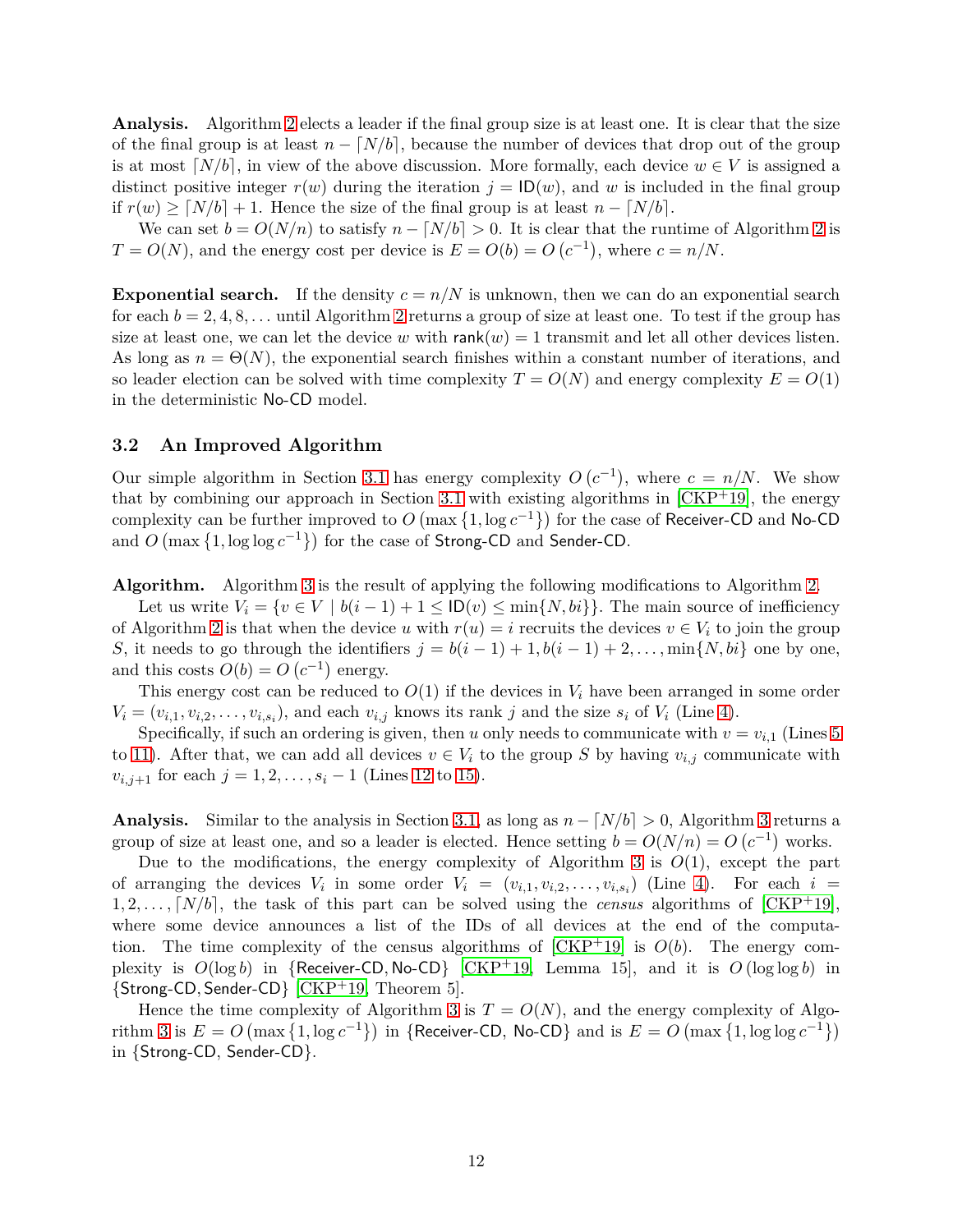**Algorithm 3:** An improved leader election algorithm.

<span id="page-13-4"></span><span id="page-13-3"></span><span id="page-13-2"></span><span id="page-13-1"></span> All devices  $w \in V$  initialize  $r(w) \leftarrow \perp$  and  $s(w) \leftarrow \perp$ ; **for**  $i = 1, 2, ..., [N/b]$  **do**<br>**3** | Let  $V_i = \{v \in V \mid bi \in I\}$  Let  $V_i = \{v \in V \mid b(i-1) + 1 \leq \mathsf{ID}(v) \leq \min\{N, bi\}\}\$ and  $s_i = |V_i|$ ; Arrange the set of devices  $V_i$  in some order  $V_i = (v_{i,1}, v_{i,2}, \ldots, v_{i,s_i});$ /\* It is required that  $v_{i,j}$  knows its rank  $j$  and the size  $s_i$  of  $V_i$ .  $*$ / Let *u* be the device with  $r(u) = i$ ; 6 Let  $v = v_{i,1}$ ;  $\vert u \text{ transmits } s(u) \text{ and } v \text{ listens};$  *v* transmits *s<sup>i</sup>* and *u* listens; **if** *v hears* a message from *u* **then** *v* sets  $r(v) \leftarrow s(u) + 1$ ; **else** *v* sets  $r(v) \leftarrow i$  and  $s(v) \leftarrow i$ ; **if** *u hears a message* from *v* **then** *u* sets  $s(u) \leftarrow s(u) + s_i$ ; **for** *j* = 1*,* 2*, . . . , s<sup>i</sup>* − 1 **do i**  $v_{i,j}$  transmits  $r(v_{i,j})$  and  $v_{i,j+1}$  listens;  $v_{i,j+1}$  sets  $r(v_{i,j+1}) \leftarrow r(v_{i,j}) + 1.$ **15 end** Let *u*' be the device with  $r(u') = i$ ; Let *v*' be the device with  $r(v') = i + 1$ ; **18** *u* ' transmits  $s(u')$  and  $v'$  listens; **19** *v* ' sets  $s(v') \leftarrow s(u')$ ; **20 end foreach** *w* ∈ *V* **do if**  $r(w) \ge \lceil N/b \rceil + 1$  **then** rank $(w) \leftarrow r(w) - \lceil N/b \rceil$ ; **else** rank $(w) \leftarrow \perp$ ; **24 end**

<span id="page-13-5"></span><span id="page-13-0"></span>**Exponential search.** We have proved Theorem [2](#page-9-0) for the case *n* is known. To extend our algorithm to the case when  $n$  is unknown, we use an exponential search, as in Section [3.1.](#page-10-11) For the case of  $\{$ Receiver-CD, No-CD $\}$ , to ensure that the overall energy complexity is still  $O(\max\{1, \log c^{-1}\}),$ in the *i*th attempt of Algorithm [3,](#page-13-0) we use

$$
b = \min\left\{N, 2^{2^i}\right\}.
$$

Similarly, for the case of {Strong-CD*,* Sender-CD}, to ensure that the overall energy complexity is still  $O(\max\{1, \log \log c^{-1}\})$ , in the *i*th attempt of Algorithm [3,](#page-13-0) we use

$$
b = \min\left\{N, 2^{2^{2^i}}\right\}.
$$

As long as  $2 \le n \le N$ , the number of attempts until a leader is elected is  $O(\max\{1, \log \log c^{-1}\})$ for the case of {Receiver-CD, No-CD}, and it is  $O(\max\{1, \log \log \log c^{-1}\})$  for the case of {Strong-CD, Sender-CD}. If no leader is elected in all attempts, then we know that the number of devices is one, and so the unique device in the network can elect itself as the leader. The overall time complexity is  $\omega(N)$  if  $c = o(1)$ . To reduce the time complexity back to  $O(N)$ , we consider the following trick.

Recall the procedure described in Section [1](#page-1-0) that reduces the ID space from  $\{1, 2, \ldots, N\}$  to  $\{1, 2, \ldots, \lceil N/2 \rceil \}$  in time  $O(N)$  and energy  $O(1)$ . The set *S* initially contains all devices *u* whose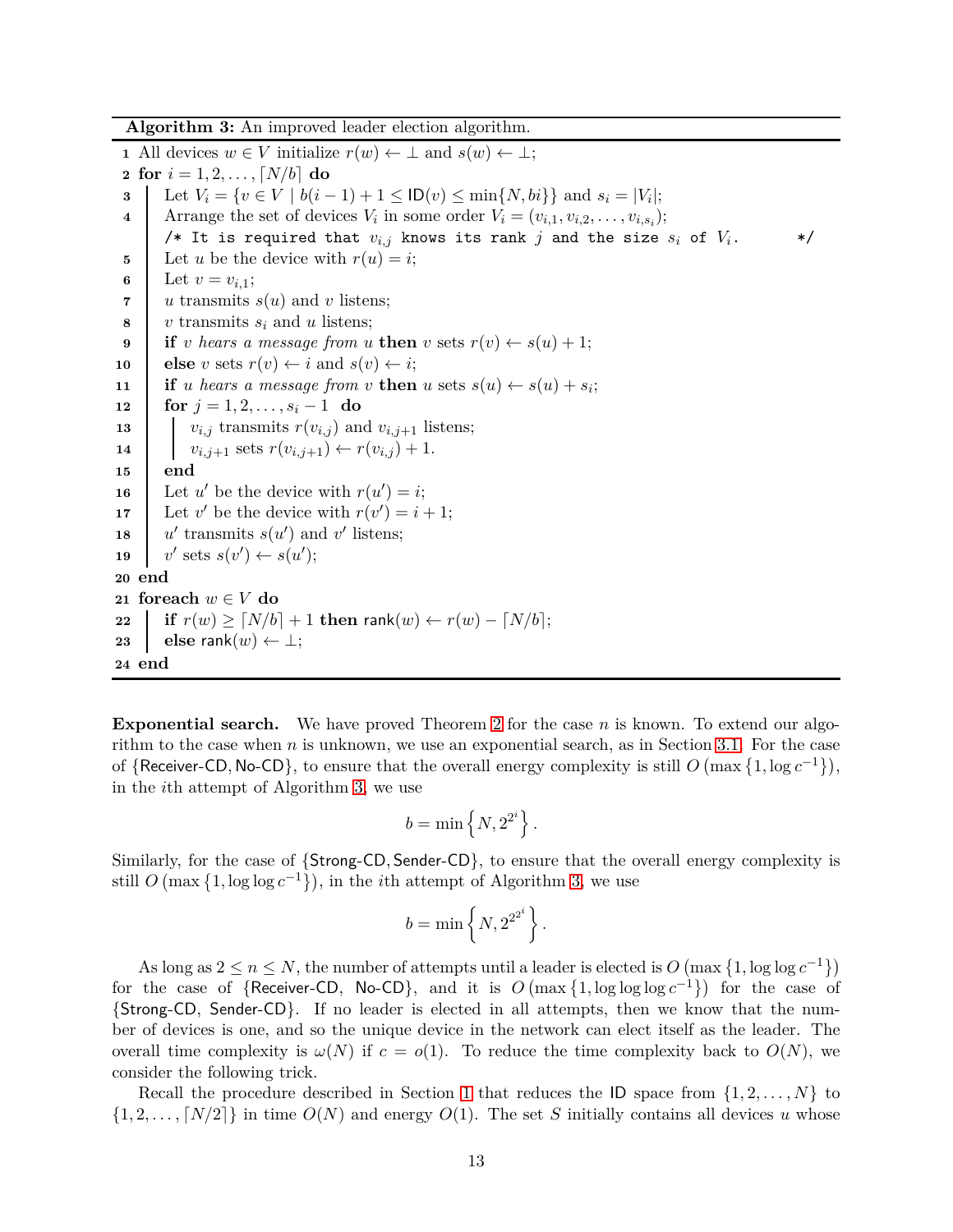$ID(u)$  is an odd number. For  $i = 1, 2, \ldots, [N/2]$ , the device *u* with  $ID(u) = 2i - 1$  transmits a dummy message, the device *v* with  $\mathsf{ID}(v) = 2i$  listens, and *v* adds itself to *S* if *v* does not hear a message from *u*. It is clear that if there is at least one device *w* with  $\mathsf{ID}(w) \in \{2i - 1, 2i\}$ , then exactly one such device is in *S*. The ID space is reduced to  $\{1, 2, \ldots, \lceil N/2 \rceil\}$  by having each  $w \in S$ reset their identifier  $ID(w) \leftarrow \lceil ID(w)/2 \rceil$ .

If a device  $w \in V$  is not in *S*, then *w* drops out of the network. The density of the new instance *S* is at least the density of the old instance *V*. That is, we have  $n'/N' \ge n/N$ , where  $n' = |S|$  and  $N' = \lceil N/2 \rceil$ .

When we do the exponential search, after each attempt of Algorithm [3,](#page-13-0) we run the above procedure to reduce the ID space. Hence the time complexity of the *i*th attempt becomes  $O(N/2^{i-1})$ , and the overall time complexity becomes  $O(N)$ , as required in Theorem [2.](#page-9-0)

### **4 Lower Bounds**

In this section we prove two energy lower bounds and two time lower bounds for leader election algorithms. We emphasize that these lower bounds work with different prior knowledge about the network size |*V*|. For example, the  $\Omega(\log \frac{N}{n})$  energy lower bound of Theorem [3](#page-14-0) works with the setting where the number of devices  $n = |V|$  is a global knowledge, and the  $\Omega(\min\{n, \frac{N}{2^k}\})$  time lower bound of Theorem [5](#page-15-1) works with the setting where an upper bound  $n \geq |V|$  on the number of devices is a global knowledge.

In our lower bound proofs, we consider an easier success criterion. We say a leader election algorithm is successful in some time slot if a message is successfully transmitted, i.e., exactly one device transmits and at least one device listens in that time slot.

For any leader election algorithm  $A$ , we can always add an extra time slot in the end and let the leader transmit and let all other devices listen. Hence we can work with the above easier success criterion when proving lower bounds.

## **4.1 An** Ω(log *<sup>N</sup> n* ) **Energy Lower Bound for** Receiver**-**CD **and** No**-**CD

<span id="page-14-0"></span>In this section we prove an energy lower bound of  $\Omega(\log \frac{N}{n})$  in the Receiver-CD model. This lower bound also holds in the weaker No-CD model.

**Theorem 3** (Energy lower bound of  $\Omega(\log \frac{N}{n})$ ). Let N be the size of the ID space. Let A be a *deterministic leader election algorithm in the* Receiver*-*CD *model that works for any set of devices V of size n. Let k denote the energy complexity of* A*. Then we have*

$$
k \geq \Omega(\log \frac{N}{n}).
$$

*Proof.* Let *t* denote the time complexity of A. For any  $j \in [N]$  and  $i \in [t]$ , define  $a_i(j) \in$ {idle, listen, transmit} as the action of the device *v* with  $ID(v) = j$  in the *i*th time slot if in the first *i* − 1 time slots whenever *v* listens it hears silence. Since we are in the Receiver-CD model, whenever *v* transmits it receives no feedback.

Consider a random sequence  $\{b_i\}_{i=1}^t$  where each  $b_i$  is uniformly randomly sampled from {listen, transmit}. We say  $\{b_i\}_{i=1}^t$  matches a sequence  $\{a_i(j)\}_{i=1}^t$  if for any *i*, either  $a_i(j)$  = idle, or  $a_i(j) = b_i$ . Since there are at most *k* listen or transmit actions in the sequence  $\{a_i(j)\}_{i=1}^t$ , it is easy to see that

$$
\Pr[\{b_i\}_{i=1}^t \text{ matches } \{a_i(j)\}_{i=1}^t] = \frac{1}{2^k}.
$$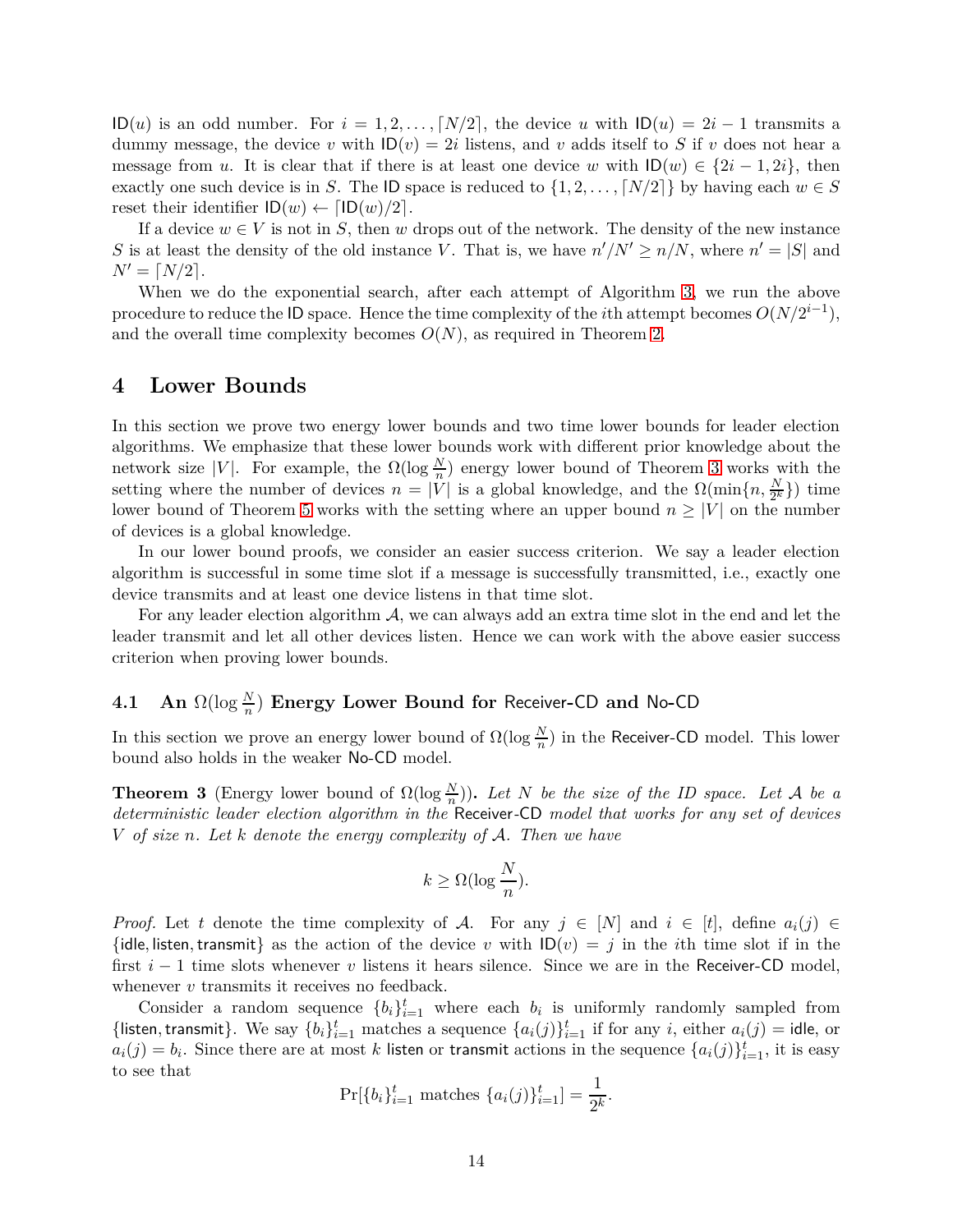Thus in expectation  ${b_i}_{i=1}^t$  matches  $\frac{N}{2^k}$  number of action sequences. This means there must exist some  ${b_i}_{i=1}^t$  that matches at least  $\frac{N}{2^k}$  number of action sequences. Let *V* denote the set of devices that this  $\{b_i\}_{i=1}^t$  matches with, and we have  $|V| \geq \frac{N}{2^k}$ .

The algorithm A cannot be correct on any set  $\bar{V}' \subseteq V$ , because in any time slot all the devices in *V* ′ either all perform actions in {listen*,* idle}, or all perform actions in {transmit*,* idle}, so there does not exist a time slot where exactly one device transmits and at least one device listens. Since the algorithm A is correct on all sets of size *n*, we must have  $n > |V| \geq \frac{N}{2^k}$ , which gives  $k \geq \Omega(\log \frac{N}{n}).$ 囗

### **4.2 An** Ω(*kN*<sup>1</sup>*/k*) **Time Lower Bound for All Models**

In this section we prove a time lower bound of  $\Omega(kN^{1/k})$  when the energy complexity is k. We prove this lower bound in the strongest Strong-CD model, so it automatically applies to other models.

Since our lower bound works for the case of exactly two devices, it also applies to more general settings such as  $|V| \le n$  (an upper bound *n* on the number of devices is given) and  $1 \le |V| \le N$ (no knowledge on the number of devices).

<span id="page-15-0"></span>**Theorem 4** (Time lower bound of  $\Omega(kN^{1/k})$ ). Let N be the size of the ID space. Let A be a *deterministic leader election algorithm in the* Strong*-*CD *model that works for any set of devices V with*  $|V| = 2$ *. Let k denote the energy complexity of* A, and let *t denote the time complexity of* A. *Then we have*

$$
t \ge \Omega(kN^{1/k}).
$$

*Proof.* For any  $j \in [N]$  and  $i \in [t]$ , define  $a_i(j) \in \{$ idle, listen, transmit} as the action of the device *v* with  $ID(v) = j$  in the *i*th time slot if in the first *i* − 1 time slots whenever *v* listens it hears silence, and whenever *v* transmits it detects collision. Suppose there exist two different IDs  $j$  and  $j'$  such that  $a_i(j) = a_i(j')$  for all  $i \in [t]$ . Let *v* and *v*' be the devices with  $ID(v) = j$  and  $ID(v') = j'$ . The algorithm A cannot be correct on the set  $V = \{v, v'\}$  because *v* and *v'* will follow the same action sequence and always transmit or listen at the same time. Thus each ID  $j \in [N]$  must correspond to a unique action sequence  $\{a_i(j)\}_{i=1}^t$ .

Since there are at most *k* listen or transmit actions in the sequence of length *t*, there are in total  $\sum_{i=1}^k\binom{t}{i}$  $i<sub>i</sub>$   $\cdot$  2<sup>*i*</sup></sup> possible sequences. When  $k \leq t/2$ , we have

$$
N \le \sum_{i=1}^k \binom{t}{i} \cdot 2^i \le \sum_{i=1}^k \binom{t}{k} \cdot 2^i \le \binom{t}{k} \cdot 2^{k+1} \le \frac{2(2et)^k}{k^k}.
$$

Therefore we get  $t \ge \Omega(kN^{\frac{1}{k}})$ . (When  $k = \Theta(t)$ ,  $k = \Omega(\log N)$  and the bound is trivial.)  $\Box$ 

# **4.3 An** Ω(min{*n, <sup>N</sup>* 2 *<sup>k</sup>* }) **Time Lower Bound for** Strong**-**CD **and** Receiver**-**CD

In this section we prove a time lower bound of  $\Omega(\min\{n, \frac{N}{2^k}\})$  for Strong-CD and Receiver-CD, generalizing the  $\Omega(n)$  lower bound for Sender-CD and No-CD shown in [\[JKZ02\]](#page-20-0). It suffices to prove the new lower bound in Strong-CD. Our proof combines the proof idea of the Ω(*n*) lower bound in [\[JKZ02\]](#page-20-0) and the proof idea of Theorem [3.](#page-14-0)

<span id="page-15-1"></span>**Theorem 5** (Time lower bound of  $\Omega(\min\{n, \frac{N}{2^k}\})$ ). Let *N* be the size of the ID space. Let *A* be a *deterministic leader election algorithm in the* Strong*-*CD *model that works for any set of devices V*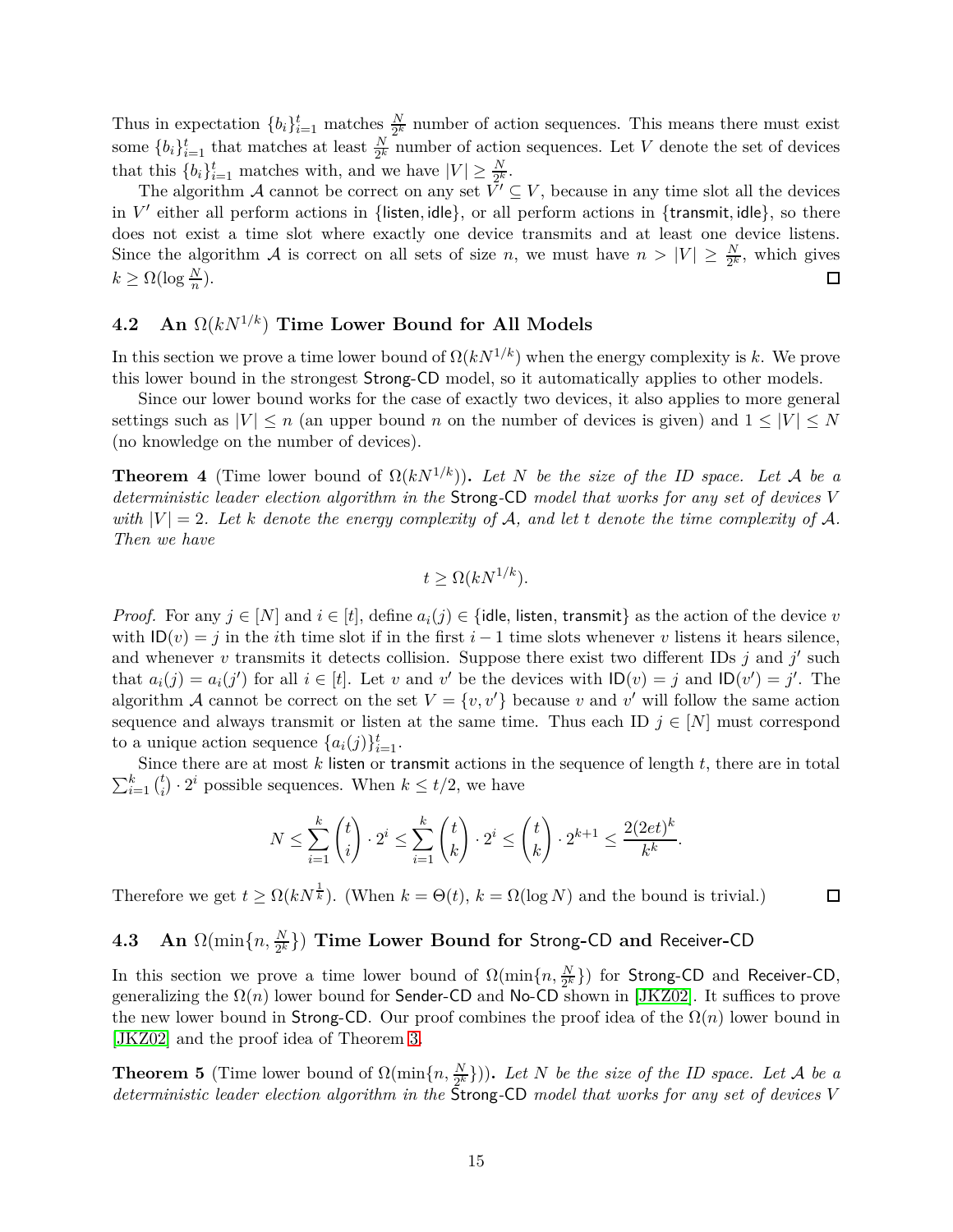*of size at most n. Let k denote the energy complexity of* A*, and let t denote the time complexity of* A*. Then we have*

$$
t \geq \Omega(\min\{n, \frac{N}{2^k}\}).
$$

*Proof.* For any  $j \in [N]$  and  $i \in [t]$ , define  $a_i(j) \in \{$ idle, listen, transmit $\}$  as the action of the device *v* with  $ID(v) = j$  in the *i*th time slot if in the first *i* − 1 time slots whenever *v* listens it hears silence, and whenever *v* transmits it detects collision.

Consider a random sequence  $\{b_i\}_{i=1}^t$  where each  $b_i$  is uniformly randomly sampled from {listen, transmit}. We say  $\{b_i\}_{i=1}^t$  matches a sequence  $\{a_i(j)\}_{i=1}^t$  if for any *i*, either  $a_i(j)$  = idle, or  $a_i(j) = b_i$ . Since there are at most *k* listen or transmit actions in the sequence  $\{a_i(j)\}_{i=1}^t$ , it is easy to see that

$$
\Pr[\{b_i\}_{i=1}^t \text{ matches } \{a_i(j)\}_{i=1}^t] = \frac{1}{2^k}.
$$

Thus in expectation  ${b_i}_{i=1}^t$  matches  $\frac{N}{2^k}$  number of action sequences. This means there must exist some  ${b_i}_{i=1}^t$  that matches at least  $\frac{N}{2^k}$  number of action sequences. Let *V* denote the set of devices that this  $\{b_i\}_{i=1}^t$  matches with, and we have  $|V| \geq \frac{N}{2^k}$ . Let *V'* be any subset of *V* of size min $\{n, \frac{N}{2^k}\}$ . The algorithm A is correct on the set  $V'$  and any subset of  $V'$  since they all have size  $\leq n$ .

Next, we define a sequence of active sets  $V' = A_1 \supseteq A_2 \supseteq \cdots \supseteq A_{|V'|} \neq \emptyset$  as follows: for each  $A_{\ell}$ , let  $t_{\ell}$  be the minimum time slot such that there is exactly one device  $v_{\ell} \in A_{\ell}$  with  $a_{t_{\ell}}(j) = \text{transmit}$ where  $j = \text{ID}(v_\ell)$ . Such a time slot  $t_\ell$  must exist because the algorithm A is correct on set  $A_\ell$ . Recall that we consider an easier success criterion where a leader election algorithm is successful if there is a time slot where exactly one device transmits and at least one device listens.

Then we set  $A_{\ell+1} = A_{\ell} \setminus \{v_{\ell}\}\$ . It remains to show that  $t_{\ell} \neq t_{\ell'}$  for any  $\ell' > \ell$ . This means there exist  $|V'|$  different time slots  $t_1 \neq t_2 \neq \cdots \neq t_{|V'|}$ , so we must have  $t \geq |V'| = \min\{n, \frac{N}{2^k}\}.$ 

We prove  $t_{\ell} \neq t_{\ell'}$  for  $\ell' > \ell$  by contradiction. Suppose  $t_{\ell} = t_{\ell'}$ . When executing the algorithm A on set  $A_{\ell}$ , before time  $t_{\ell}$ , either all devices perform actions in {listen, idle}, or at least two devices transmit, so a device  $v$  in  $A_{\ell}$  with ID  $j$  will always perform the same action as the sequence  ${a_i(j)}_{i=1}^{t_\ell}$ . The same argument also holds for set  $A_{\ell'}$ . Since  $A_{\ell'} \subseteq A_{\ell}$ , we have  $v_{\ell'} \in A_{\ell}$ , so both  $v_{\ell}$  and  $v_{\ell'}$  will transmit on time  $t_{\ell}$  when executing the algorithm  $\mathcal A$  on set  $A_{\ell}$ . This contradicts the definition of  $t_{\ell}$ . Thus we must have  $t_{\ell} \neq t_{\ell'}$ . This finishes the proof.  $\Box$ 

Using a similar proof, we obtain the following corollary which considers algorithms that work for sets of devices of size *at least n*, while in Theorem [5](#page-15-1) the algorithm works for sets of size at most *n*.

<span id="page-16-0"></span>**Corollary 1.** *Let N be the size of the ID space. Let* A *be a deterministic leader election algorithm in the* Strong*-*CD *model that works for any set of devices V of size at least n. Let k denote the energy complexity of* A, and let *t* denote the time complexity of A. Assume k satisfies that  $n < \frac{N}{2^{k+1}}$ . *Then we have*

$$
t \ge \frac{N}{2^{k+1}}.
$$

*Proof.* We follow the proof of Theorem [5](#page-15-1) to get the set *V* of size  $|V| \geq \frac{N}{2^k}$  that a random sequence  ${b_i}_{i=1}^t$  matches with. We define a sequence of active sets  $V = A_1 \supseteq A_1 \supseteq \cdots \supseteq A_{|V|/2} \neq \emptyset$  similar as before: for each  $A_{\ell}$ , let  $t_{\ell}$  be the minimum time slot such that there is exactly one device  $v_{\ell} \in A_{\ell}$ with  $a_{t_\ell}(j) =$  transmit where  $j = \text{ID}(v_\ell)$ . Since  $|A_\ell| = |A_{\ell-1}| - 1$ , we have  $|A_1| \geq \cdots \geq |A_{|V|/2}| \geq$  $|V|/2 > n$ , which means A is correct on all  $A_{\ell}$ , so  $t_{\ell}$  must exist and this set sequence is well-defined.

Using a similar argument as in the proof of Theorem [5,](#page-15-1) we have  $t_{\ell} \neq t_{\ell'}$  for any  $\ell \neq \ell'$ . This means there exist  $|V|/2$  different time slots  $t_1 \neq t_2 \neq \cdots \neq t_{|V|/2}$ , so we have  $t \geq |V|/2 \geq \frac{N}{2^{k+1}}$  $\frac{N}{2^{k+1}}$ .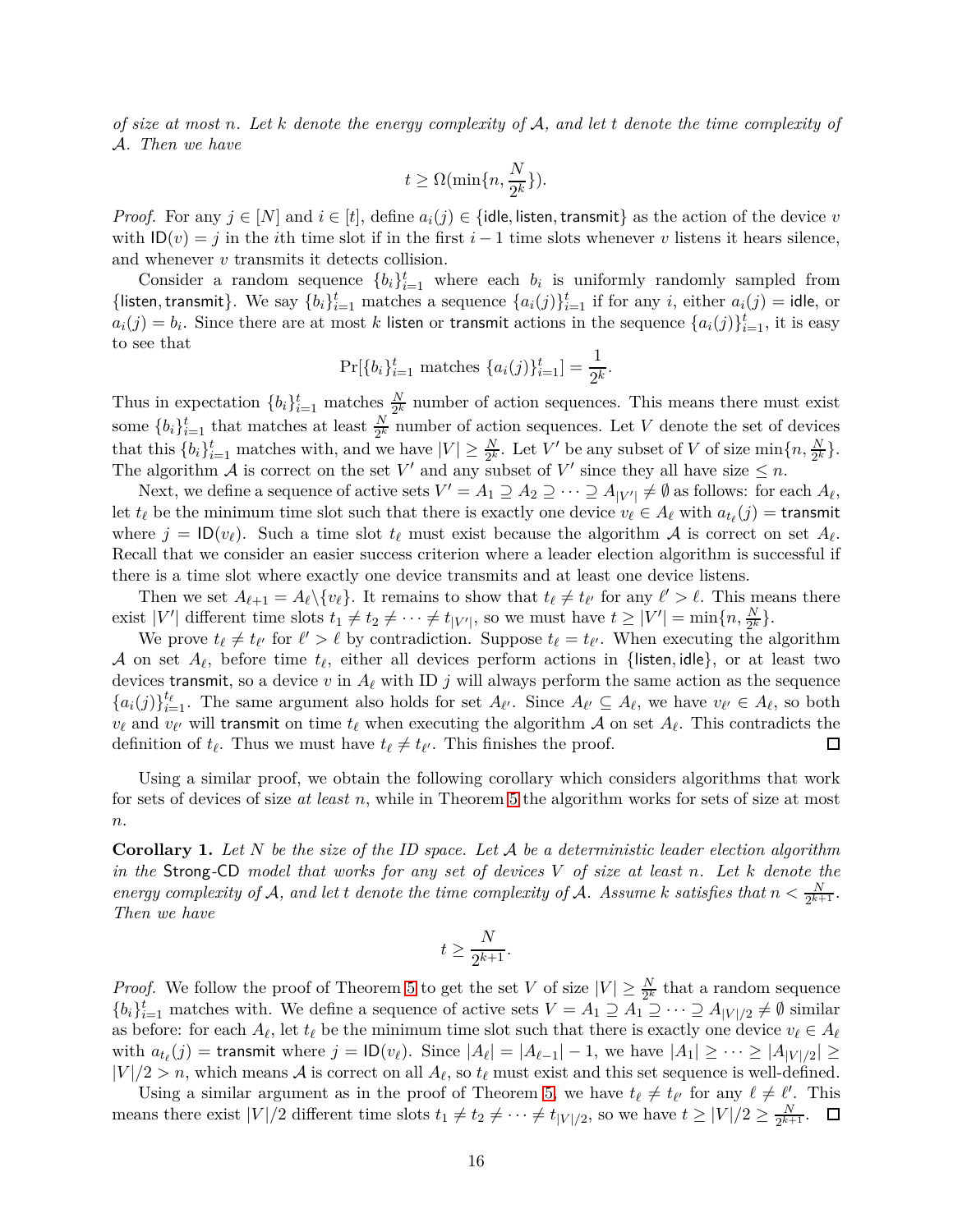## **4.4 An** Ω(log log *<sup>N</sup> n* ) **Energy Lower Bound for** Strong**-**CD **and** Sender**-**CD

<span id="page-17-2"></span>In this section we prove an energy lower bound of  $\Omega(\log \log \frac{N}{n})$  in the Strong-CD model. This bound also holds in the weaker Sender-CD model. We first make a useful definition.

**Definition 3** (Potential active time slot)**.** *Let N be the size of the ID space. Let* A *be a deterministic leader election algorithm in the* Strong-CD *model. Let t be the time complexity of* A. For any  $j \in [N]$ *and i* ∈ [*t*]*,* we define  $g_i(j) = 0$  *if the device with*  $ID = j$  *is always idle in the <i>i*th *time slot no matter what feedback it receives in the first*  $i - 1$  *time slots. Otherwise we define*  $g_i(j) = 1$ *. (Here we only consider feedback of* collision *or* silence*, and no message is successfully transmitted.)*

*If*  $g_i(j) = 1$ *, we say the ith time slot is a potential active time slot for the device with*  $ID = j$ *.* 

<span id="page-17-1"></span>In Claim [1](#page-17-1) we bound the number of potential active time slots of a device when running an algorithm with energy complexity *k*.

**Claim 1** (Number of potential active time slots)**.** *If the algorithm* A *has energy complexity k, then* each of the devices has at most  $2^k$  potential active time slots.

*Proof.* We use a protocol tree with height *t* to describe all possible actions of a device *v* when running the algorithm A. If the action of a node is transmit or listen, the feedback could be either collision or silence, and the protocol tree has two branches following this node. If the action of a node is idle, there is no feedback, and this node only has one child.

Since the device uses at most *k* energy, there are at most *k* transmit and listen actions along any path in the tree. Thus there are at most  $\sum_{i=1}^{k} 2^{i-1} = 2^{k} - 1$  branching nodes. The number of potential active time slots is bounded by the number of branching nodes in the tree, so there are  $\leq 2^k$  potential active time slots.  $\Box$ 

<span id="page-17-0"></span>We are ready to present the main lower bound of this section.

**Theorem 6** (Energy lower bound of  $\Omega(\log \log \frac{N}{n})$ ). Let N be the size of the ID space. Let A be a *deterministic leader election algorithm in the* Strong*-*CD *model that works for any set of devices V of size at least n. Let k denote the energy complexity of* A*. Then we have*

$$
k \geq \Omega(\log\log\frac{N}{n}).
$$

<span id="page-17-3"></span>We prove this theorem using the following reduction.

**Lemma 4** (A reduction step for Theorem [6\)](#page-17-0)**.** *Consider the leader election problem in the* Strong*-*CD *model. Suppose there exists a deterministic algorithm* A *for ID space of size N, where* A *is correct on any set*  $V ⊆ [N]$  *of size at least n, and when running*  $A$  *each device uses at most*  $k$  *energy and has at most m* potential active time slots where  $m \leq 2^k$ . Assume that *n* satisfies  $n \leq \frac{N}{2^{k+1}}$  $\frac{N}{2^{k+2}}$ .

*Then there exists another deterministic algorithm A' for ID space of size*  $\frac{N}{m \cdot 2^{k+6}}$ , where A' is *correct on any set*  $V' \subseteq \left[\frac{N}{m \cdot 2^k}\right]$  $\frac{N}{m \cdot 2^{k+6}}$  of size at least *n*, and when running  $\mathcal{A}'$  each device uses at most *k energy and has at most m* − 1 *potential active time slots.*

*Proof.* Let *t* denote the time complexity of A, and let  $g_i(j)$  for  $i \in [t]$  and  $j \in [N]$  be defined according to Definition [3.](#page-17-2)

We define  $D \subseteq [t]$  as the set of time slots where more than  $m \cdot 2^{k+3}$  devices are potentially active, i.e., *D* includes all time slots  $i \in [t]$  which satisfies  $|\{j \in [N] \mid g_i(j) = 1\}| > m \cdot 2^{k+3}$ . Note that we have  $|D| \le \frac{N \cdot m}{m \cdot 2^{k+3}} = \frac{N}{2^{k+1}}$  $\frac{N}{2^{k+3}}$  since each device has at most *m* potential active time slots.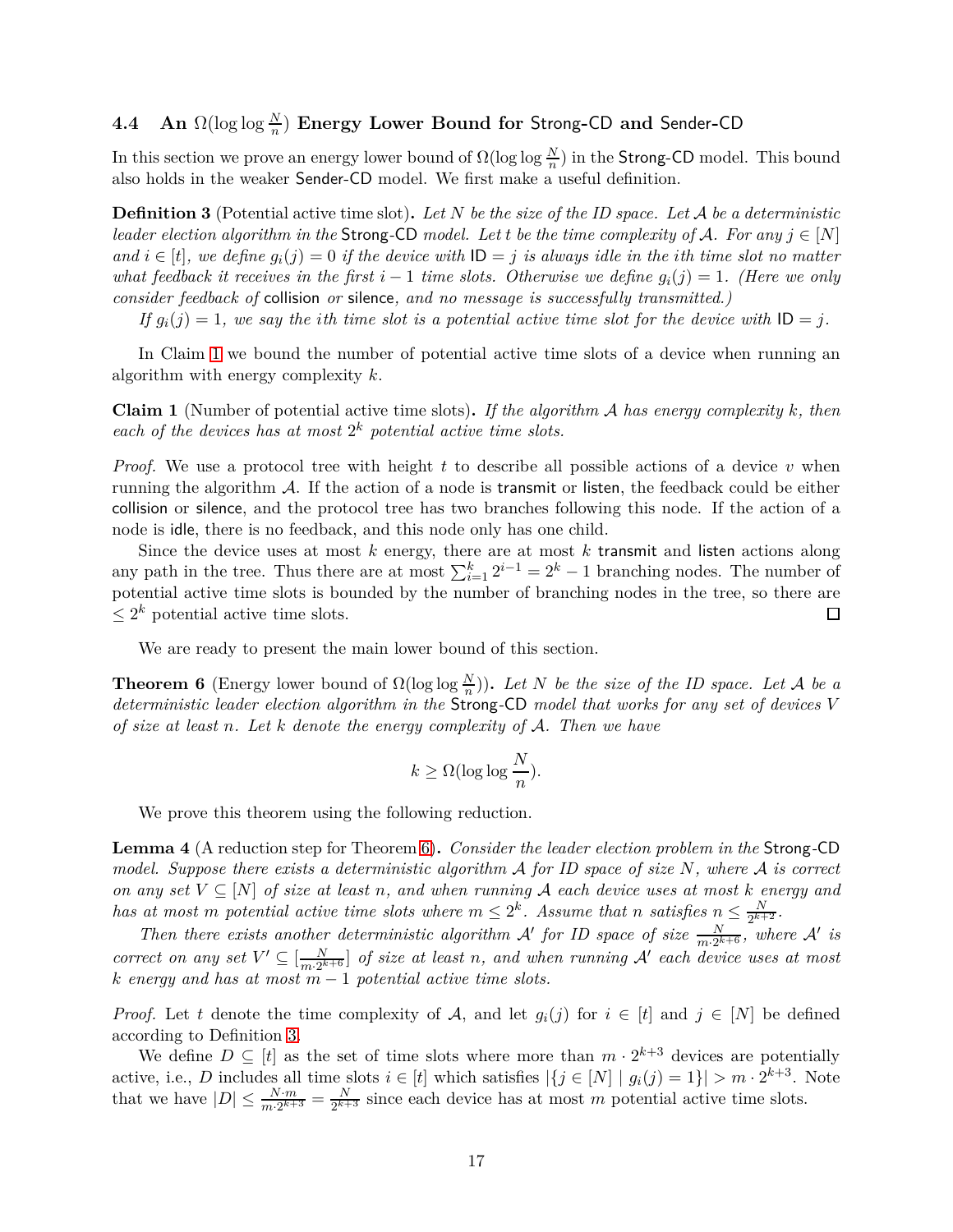We define  $V_1 \subseteq [N]$  as the set of devices that are only potentially active in time slots in *D*, i.e., *V*<sub>1</sub> includes all IDs  $j \in [N]$  which satisfies  $\{i \in [t] | g_i(j) = 1\} ⊆ D$ .

We prove that  $|V_1| \leq \frac{N}{2}$  by contradiction. Suppose  $|V_1| > \frac{N}{2}$  $\frac{N}{2}$ . We construct a deterministic leader election algorithm  $\overline{A}$  for an ID space of size  $\frac{N}{2}$ , and let each device run the same protocol as in the algorithm  $\mathcal{A}$ , while ignoring the time slots that are not in *D*.  $\overline{\mathcal{A}}$  is correct on any set of devices of size at least *n*, and has energy complexity *k* and time complexity  $|D|$ . Since we assumed  $n \leq \frac{N/2}{2^{k+1}}$  $\frac{N/2}{2^{k+1}}$  in the lemma statement, Corollary [1](#page-16-0) implies that  $\overline{\mathcal{A}}$  satisfies  $|D| \geq \frac{N/2}{2^{k+1}}$ , and this contradicts with  $|D| \leq \frac{N}{2^{k+3}}$  that we just proved.

Next we define a random set  $V_2 \subseteq [N] \backslash V_1$  such that  $V_2$  includes each  $j \in [N] \backslash V_1$  independently with probability  $\frac{1}{m \cdot 2^{k+4}}$ . Then we define a set  $V_3 \subseteq V_2$  that includes all  $j \in V_2$  such that there exists a special time slot  $i \in [t] \backslash D$  where  $g_i(j) = 1$ , and  $g_i(j') = 0$  for all other  $j' \in V_2 \backslash \{j\}$ .

We prove that  $\mathbb{E}[|V_3|] \ge \frac{N}{m \cdot 2^k}$  $\frac{N}{m \cdot 2^{k+6}}$ . Consider a fixed  $j \in [N] \backslash V_1$ . By the definition of  $V_1$  we know that there must exist at least one time slot  $i \in [t] \backslash D$  such that  $g_i(j) = 1$ . Fix this time slot *i*, and define set  $\overline{V} = \{j' \in N \setminus (V_1 \cup \{j\}) \mid g_i(j') = 1\}$ . By the definition of *D* and since  $i \notin D$ , we know that  $|\overline{V}| \leq m \cdot 2^{k+3}$ . So we have

$$
\mathbb{E}_{V_2}[|\overline{V} \cap V_2|] = \frac{|\overline{V}|}{m \cdot 2^{k+4}} \le \frac{1}{2}.
$$

Since  $|\overline{V} \cap V_2|$  must be an integer, we have  $Pr_{V_2}[\vert \overline{V} \cap V_2 \vert = 0] \ge \frac{1}{2}$  $\frac{1}{2}$ . Note that if  $j \in V_3$ , we must have  $g_i(j') = 0$  for all  $j' \in V_2 \setminus \{j\}$ , which implies  $|\overline{V} \cap V_2| = 0$ , so we have

$$
\Pr_{V_2}[j \in V_3] = \Pr_{V_2}[j \in V_3 \mid j \in V_2] \cdot \Pr_{V_2}[j \in V_2]
$$
  
\n
$$
\geq \Pr_{V_2}[|\overline{V} \cap V_2| = 0] \cdot \Pr_{V_2}[j \in V_2] \geq \frac{1}{m \cdot 2^{k+5}}.
$$

Combining this bound on  $Pr_{V_2}[j \in V_3]$  and the previously proved bound  $|V_1| \le N/2$ , we have

$$
\mathbb{E}_{V_2}[|V_3|] = \sum_{j \in [N] \setminus V_1} \Pr_{V_2}[j \in V_3] \ge \frac{N - |V_1|}{m \cdot 2^{k+5}} \ge \frac{N}{m \cdot 2^{k+6}}.
$$

Thus there must exist one instance of  $V_3$  that satisfies  $|V_3| \geq \frac{N}{m^2 k^4}$ . By definition we know that for each  $j \in V_3$  there exists a special time slot  $i \in [t] \backslash D$  where  $g_i(j) = 1$  and  $g_i(j') = 0$  for all other  $j' \in V_3$ . Since in every special time slot only one device is potentially active, that device always gets silence so it can discard this action.

Finally we construct the new algorithm  $\mathcal{A}'$  that works for an ID space of size  $\frac{N}{m \cdot 2^{k+6}}$ . Each device in  $A'$  runs the same protocols of  $A$  for devices in  $V_3$ , but it changes the action from {transmit, listen} to idle in the special time slot. Thus we know that  $\mathcal{A}'$  has at most  $m-1$  potential active time slots. slots.

*Proof of Theorem [6.](#page-17-0)* From Claim [1](#page-17-1) we know that in A each device has at most  $2^k$  potential active time slots. We apply Lemma [4](#page-17-3)  $2^k$  times to construct algorithms  $A_1, A_2, \ldots, A_{2^k}$  where the algorithm  $\mathcal{A}_{\ell}$  works for an ID space of size at least  $\frac{N}{(2^{2k+6})^{\ell}}$  and each device has at most  $2^{k}-\ell$  potential active time slots. Our goal is to prove that  $n \geq \frac{N}{(2^{2k+1})^n}$  $\frac{N}{(2^{2k+6})^{2k}}$ . If for any intermediate  $\ell < 2^k$  the condition  $n \leq \frac{N}{(2^{2k+6})^{\ell} \cdot 2^{k+2}}$  is violated, then we already have the desired bound  $k \geq \Omega(\log \log \frac{N}{n})$ , so we can assume this condition is always satisfied, and the reduction step is always valid.

Now consider the algorithm  $\mathcal{A}_{2^k}$  that works for ID space of size  $\geq \frac{N}{(2^{2k+1})^k}$  $\frac{N}{(2^{2k+6})^{2k}}$ . Each device in  $A_{2^k}$  has zero potential active time slots, so this algorithm cannot be correct on any set of devices. However, we know that it is correct on set of devices of size at least *n*, thus we must have  $n > \frac{N}{(2^{2k+6})^{2k}}$ , and this gives the desired bound  $k \ge \Omega(\log \log \frac{N}{n})$ .  $\Box$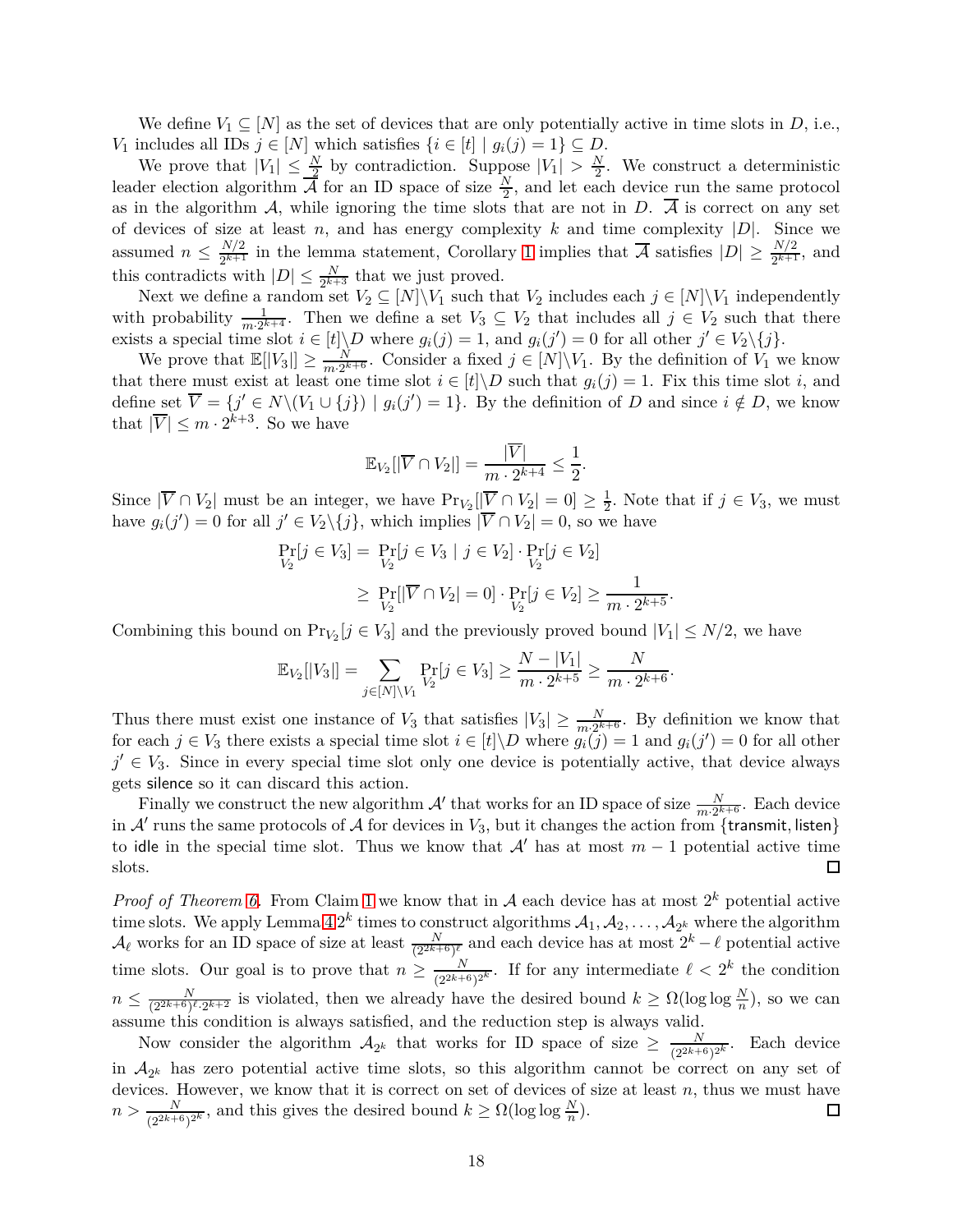## **Acknowledgments**

We would like to thank Ruosong Wang for helpful discussions in the early stage of this work.

## **References**

- <span id="page-19-8"></span>[ABLP91] Noga Alon, Amotz Bar-Noy, Nathan Linial, and David Peleg. A lower bound for radio broadcast. *Journal of Computer and System Sciences*, 43(2):290–298, 1991.
- <span id="page-19-4"></span>[AR20] Ny Aina Andriambolamalala and Vlady Ravelomanana. Transmitting once to elect a leader on wireless networks. In *Proceedings of the 14th Latin American Symposium on Theoretical Informatics (LATIN)*, pages 439–450, Cham, 2020. Springer International Publishing.
- <span id="page-19-5"></span>[BYGI91] Reuven Bar-Yehuda, Oded Goldreich, and Alon Itai. Efficient emulation of single-hop radio network with collision detection on multi-hop radio network with no collision detection. *Distributed Computing*, 5(2):67–71, 1991.
- <span id="page-19-6"></span>[BYGI92] Reuven Bar-Yehuda, Oded Goldreich, and Alon Itai. On the time-complexity of broadcast in multi-hop radio networks: An exponential gap between determinism and randomization. *Journal of Computer and System Sciences*, 45(1):104–126, 1992.
- <span id="page-19-3"></span>[Cap79] J. Capetanakis. Tree algorithms for packet broadcast channels. *IEEE transactions on information theory*, 25(5):505–515, 1979.
- <span id="page-19-9"></span>[CD17] Artur Czumaj and Peter Davies. Exploiting spontaneous transmissions for broadcasting and leader election in radio networks. In *Proceedings of the ACM Symposium on Principles of Distributed Computing (PODC)*, pages 3–12, 2017.
- <span id="page-19-1"></span>[CDH+18] Yi-Jun Chang, Varsha Dani, Thomas P. Hayes, Qizheng He, Wenzheng Li, and Seth Pettie. The energy complexity of broadcast. In *Proceedings of the 2018 ACM Symposium on Principles of Distributed Computing (PODC)*, pages 95–104. ACM, 2018.
- <span id="page-19-2"></span>[CDHP20] Yi-Jun Chang, Varsha Dani, Thomas P. Hayes, and Seth Pettie. The energy complexity of BFS in radio networks. In *Proceedings of the 39th Symposium on Principles of Distributed Computing (PODC)*, pages 273–282. ACM, 2020.
- <span id="page-19-11"></span>[CGP20] Soumyottam Chatterjee, Robert Gmyr, and Gopal Pandurangan. Sleeping is efficient: MIS in *O*(1)-rounds node-averaged awake complexity. In *Proceedings of the 39th Symposium on Principles of Distributed Computing (PODC)*, pages 99–108. ACM, 2020.
- <span id="page-19-0"></span>[CKP+19] Yi-Jun Chang, Tsvi Kopelowitz, Seth Pettie, Ruosong Wang, and Wei Zhan. Exponential separations in the energy complexity of leader election. *ACM Transactions on Algorithms*, 15(4), 2019.
- <span id="page-19-7"></span>[CR06] Artur Czumaj and Wojciech Rytter. Broadcasting algorithms in radio networks with unknown topology. *Journal of Algorithms*, 60(2):115–143, 2006.
- <span id="page-19-10"></span>[DGHP21] Varsha Dani, Aayush Gupta, Thomas P. Hayes, and Seth Pettie. Wake up and join me! an energy-efficient algorithm for maximal matching in radio networks. *arXiv preprint arXiv:2104.09096*, 2021.